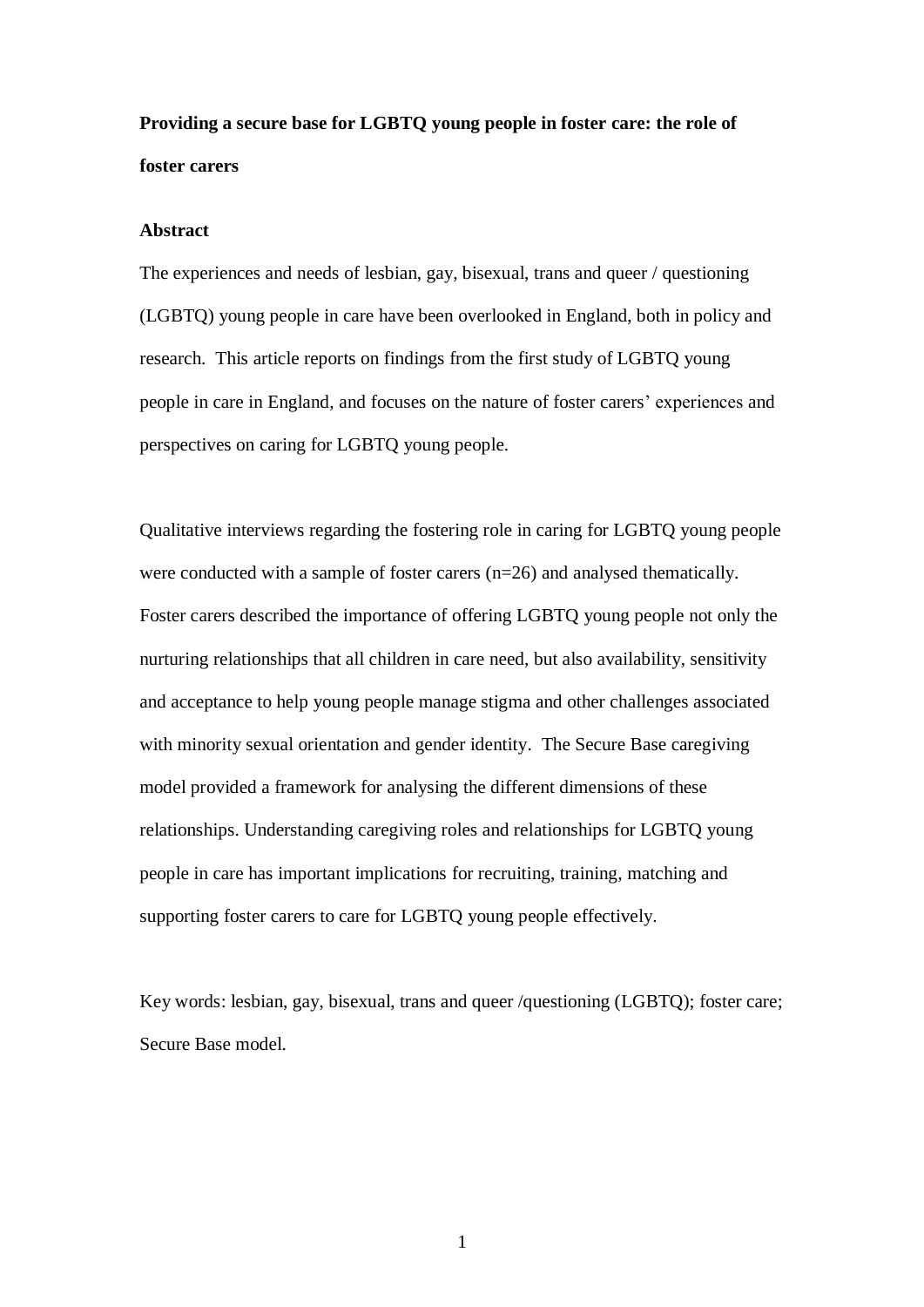#### **Introduction**

The experiences and needs of lesbian, gay, bisexual, trans and queer / questioning (LGBTQ) young people in care have been overlooked in England, both in policy and research. This article reports on findings from the first study of LGBTQ young people in care in England (Cossar et al., 2017). It focuses on the nature of foster carers' experiences and perspectives on the role of caring for LGBTQ young people.

The concept of a secure base in attachment theory (Ainsworth et al.,1978; Bowlby, 1988) has made an important contribution to our understanding of what children need for healthy development and underpins the Secure Base caregiving model (Schofield & Beek, 2014a,b; Schofield and Beek, 2018). Defined by Bowlby as a 'secure base for exploration', the core principle is that sensitive caregiving provides a secure base for children which reduces anxiety and promotes exploration, from infancy through to adolescence, giving children the confidence to engage in play, education and activities, but also to explore their identity.

For young people in foster care from troubled family backgrounds, the concept of a secure base can be helpful in defining the therapeutic caregiving that they need (Beek and Schofield, 2004; Schofield and Beek, 2009; Schofield and Beek, 2018). LGBTQ young people in foster families are likely to have many of the same needs as other fostered adolescents, but they also face additional challenges. Their emotional, psychological and social well-being depends on how they manage, and are supported in managing, both the difficult histories they share with other children in care *and* their minority sexual orientation and gender identities. Helping young people with problems of self-esteem, managing emotions and a sense of belonging will be familiar to foster carers (Schofield & Beek, 2009; Biehal, 2014), but meeting other needs may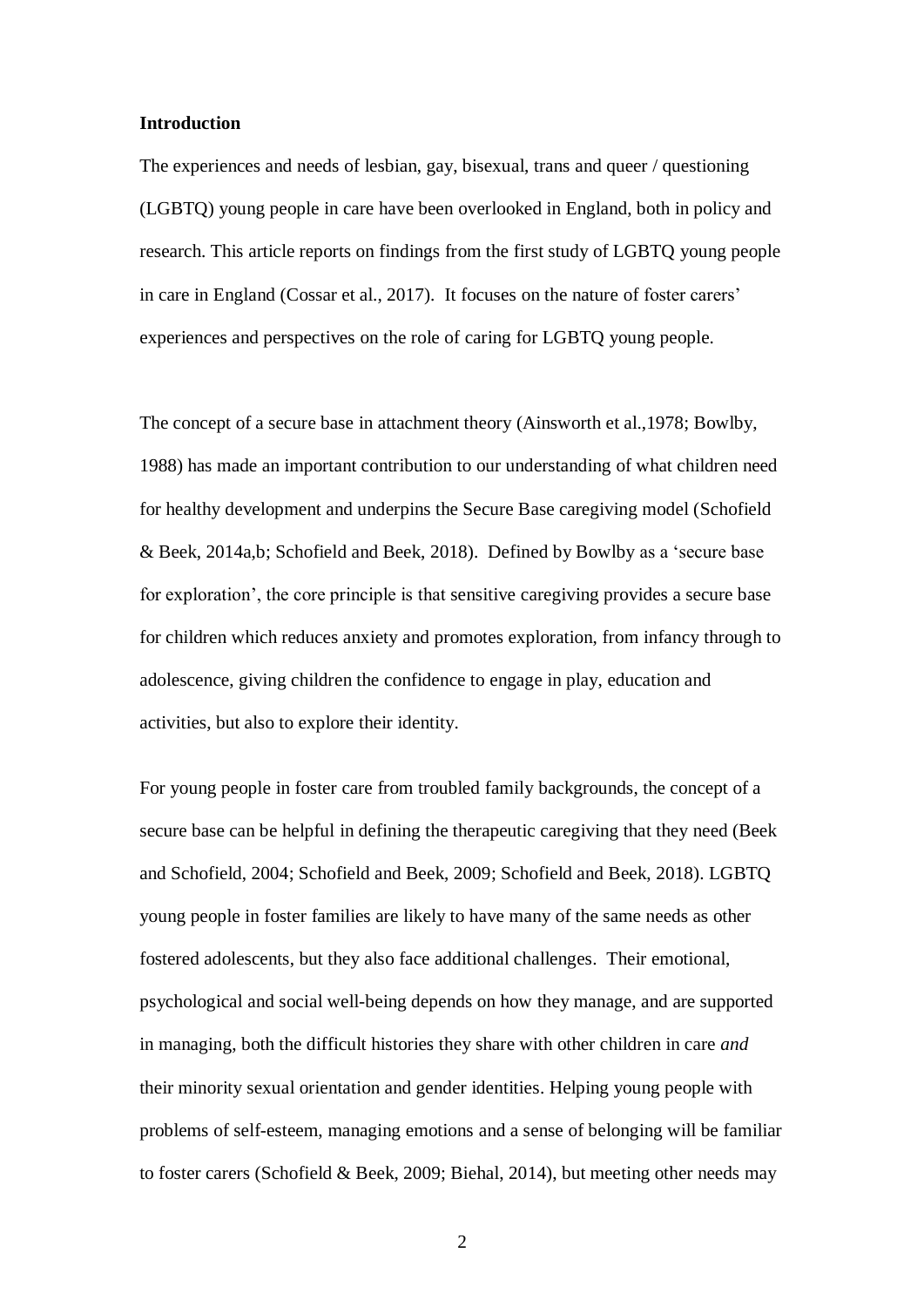be less familiar, such as when LGBTQ young people need support in exploring ways of expressing their identity but experience stigma, or when sexual orientation or gender identity are more fluid.

As Meyer (2003) suggests, living with and expressing minority sexual identities can be stressful. For LGBTQ young people in care who are also caught up in complex networks of family relationships and professional systems, exploring and feeling comfortable with themselves and their identities is a significant developmental task. This has implications for young people's caregiving needs in the foster family and the role of the foster carer, which is the focus of this paper.

## **Research context**

Research on risks facing LGBTQ young people in the community provides an important context for understanding the needs of LGBTQ young people in care. Sexual minority young people are more likely than heterosexual young people to experience sexual abuse, parental physical abuse, peer abuse or to miss school through fear (Rivers & D'Augeli, 2001). LGBTQ young people are at increased risk of suicidal thoughts and self-destructive behaviour (Scourfield et al*.*, 2008; Miranda-Mendizabal et al*.*, 2017). Trans youth have been shown to be at greater risk of depression, trauma symptoms and mental health problems than cisgender young people (Grossman et al., 2011).

While there has been an emerging qualitative and quantitative research base on the experiences and outcomes for LGBTQ young people in care from the United States (US) since the 1990s (e.g. Mallon, 1997; Woronoff et al., 2006; Poirier et al., 2018), there has been limited international research on the subject and none to date from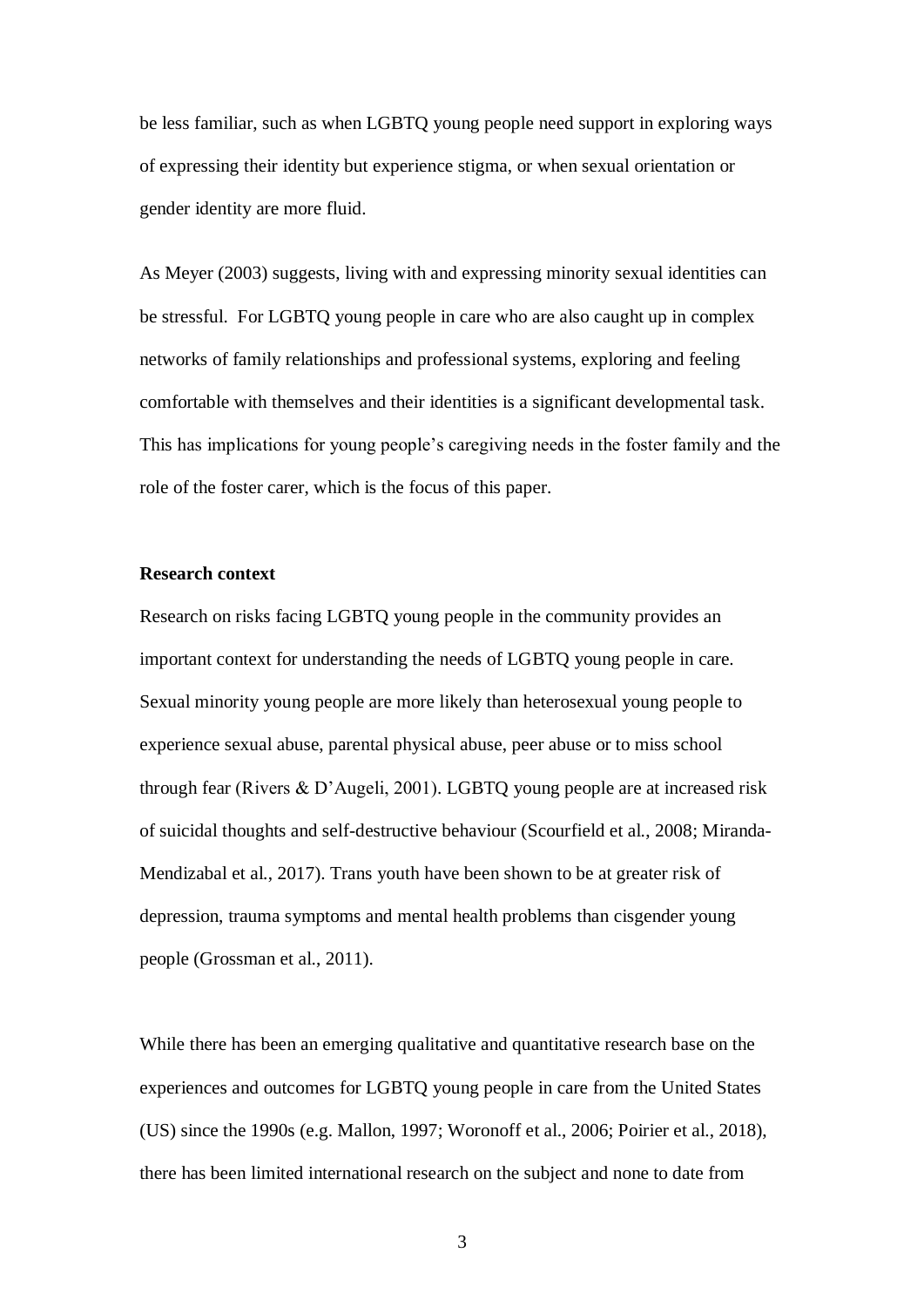England. This absence of attention to the needs of LGBTQ young people in care has been reflected in policy documents in England. For example, sexual orientation and gender are mentioned under identity in the care planning guidance (Department for Education, 2015), but there is no specific discussion of the needs of LGBTQ young people in relation to planning and supporting placements.

It is difficult to estimate the number of LGBTQ young people in care in England because care systems do not routinely keep track of young people's sexual orientation or gender identity. US research has suggested, however, that LGBTQ young people may end up in care through two routes; as young people who come out while growing up in care, or as adolescents who enter care through birth family rejection after coming out as LGBTQ (Mallon, 2001). The second route suggests that LGBTQ young people may be overrepresented within the care system, particularly when LGBTQ identities intersect with other minority racial, ethnic, or religious identities (Sullivan et al., 2001; Erney & Weber, 2018).

US research has raised concerns that while some young people reported having positive experiences as LGBTQ young people in care, a number faced abuse, rejection and discrimination from in care peers and staff and experienced placement instability (Sullivan et al., 2001; Woronoff et al., 2006; McCormick et al., 2017; Poirier et al., 2018). Young people in residential care have reported particularly difficult experiences, including physical and emotional abuse (Mallon, 2001; Freundlich & Avery, 2005). Risk of rejection is a continued theme for LGBTQ young people in the care system. A study by Clements et al. (2008) involving 25 foster carers found that some foster carers were not only reluctant to look after LGBT young people, but had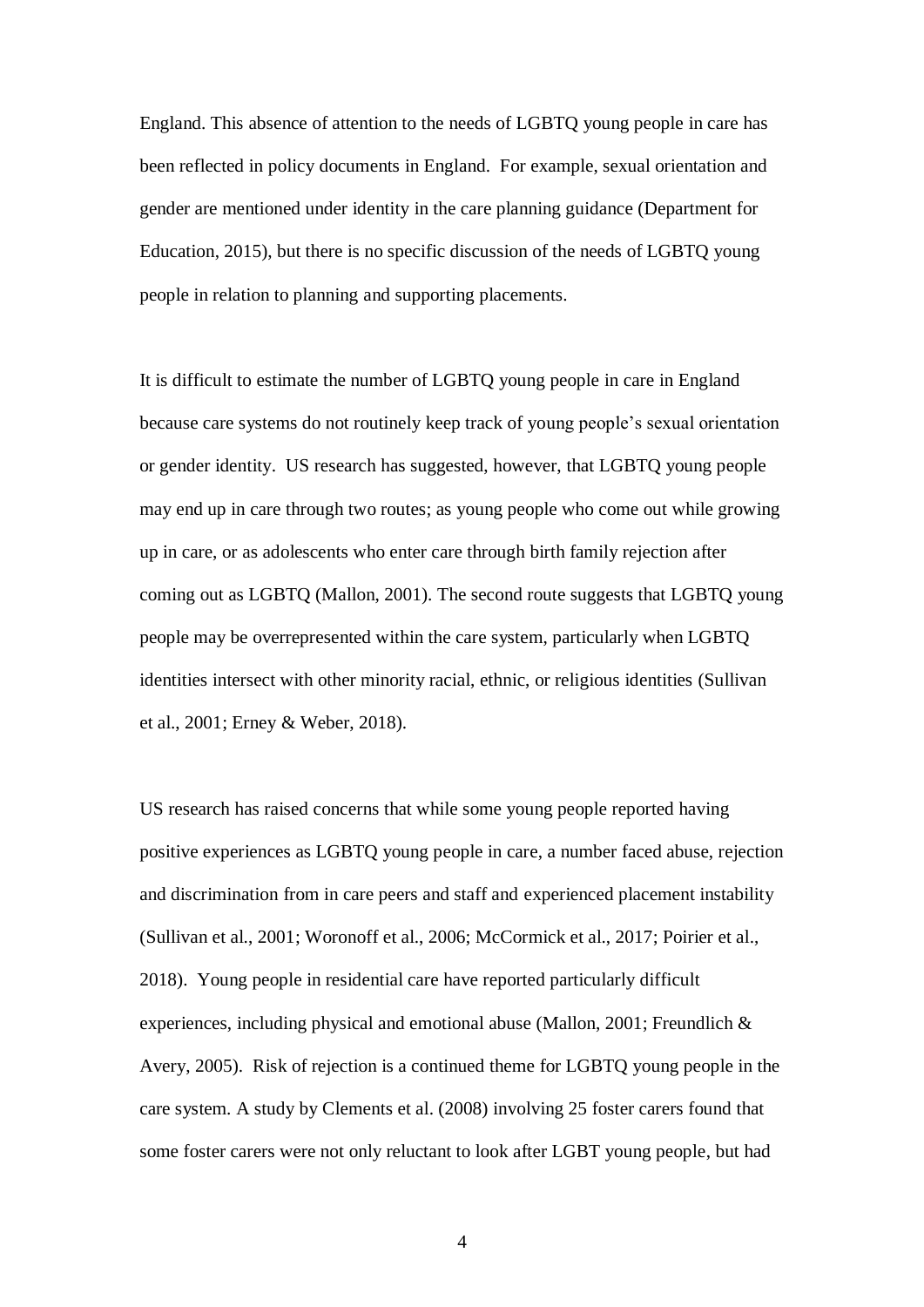on previous occasions asked for placements to be terminated when a young person in their care came out. Even when there is no outright rejection, the absence of awareness, training and education on LGBTQ issues for professionals working with young people, particularly in rural areas, may lead young people to feel unsupported (Toner, 2013). Discrimination, rejection, and lack of support can contribute to adverse outcomes for LGBTQ young people in care, including homelessness after care (Robinson, 2018; Forge et al., 2018).

Such research links between the risk of stress, stigma, mental health difficulties and poor outcomes suggest what might need to be included in the caregiving role of the foster carer in order for LGBTQ young people to find stability and to thrive. In addition, research on parenting of LGBTQ youth has suggested that family acceptance is a key factor in promoting emotional well-being (Ryan et al., 2010), and that even where families have religious or cultural beliefs that reject LGBTQ identities, acceptance may increase over time (Ryan, 2009). Such findings have influenced the development of models of practice in the US that aim to strengthen family relationships for LGBTQ young people in the child welfare system and promote acceptance of LGBTQ identities through education and support (Lorthridge et al., 2018, Salazar et al 2018).

## **The Secure Base model**

The Secure Base model was developed by (Schofield and Beek, 2018) as a caregiving framework that combines theory and research from the attachment literature (Ainsworth et al., 1978, Bowlby, 1988) with theory and research on foster care and is relevant through childhood and adolescence (Beek and Schofield, 2004; Schofield &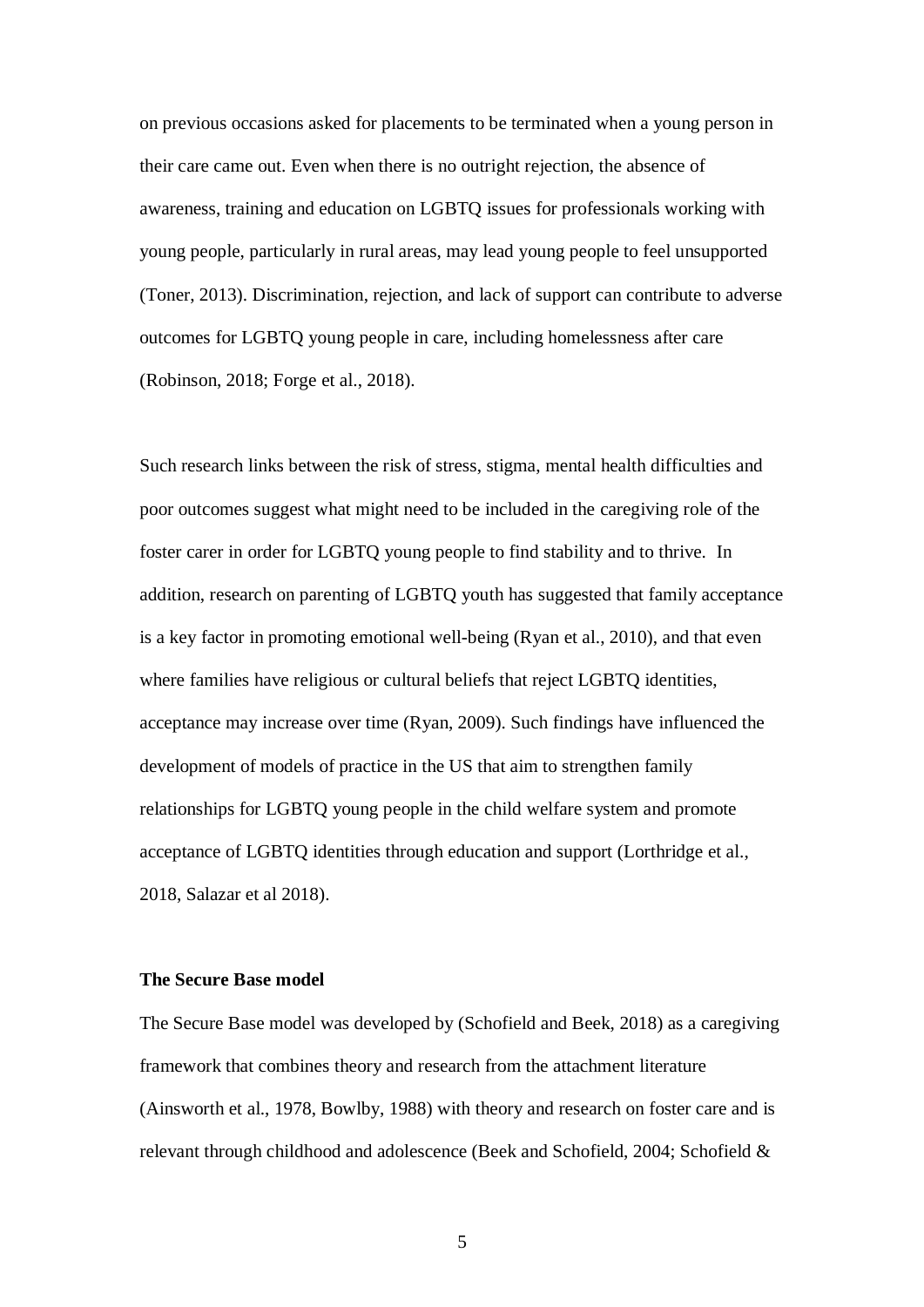Beek, 2009). The model is introduced to new foster carers in the UK as part of their pre-approval training on attachment and caregiving (Fostering Network, 2014) and is widely used in practice for supporting foster carers.

The Secure Base model (Schofield and Beek, 2018) links the four caregiving dimensions identified by Ainsworth (1978) as promoting security in infants to aspects of children's healthy development that are relevant throughout childhood i.e. *availability* helps a child to build trust; *sensitivity* helps a child to manage their feelings; *acceptance* builds a child's self-esteem; and *co-operation* helps a child to feel effective. In addition to these four dimensions, the dimension of *family membership* was added. Family membership contributes to the child's secure base by helping a child to achieve a sense of belonging, which is especially valuable but also challenging for adolescents in foster care (Biehal, 2014). The five Secure Base dimensions interact (Figure 1), so that, for example, availability does not only build trust, together with acceptance it supports the child's self-esteem.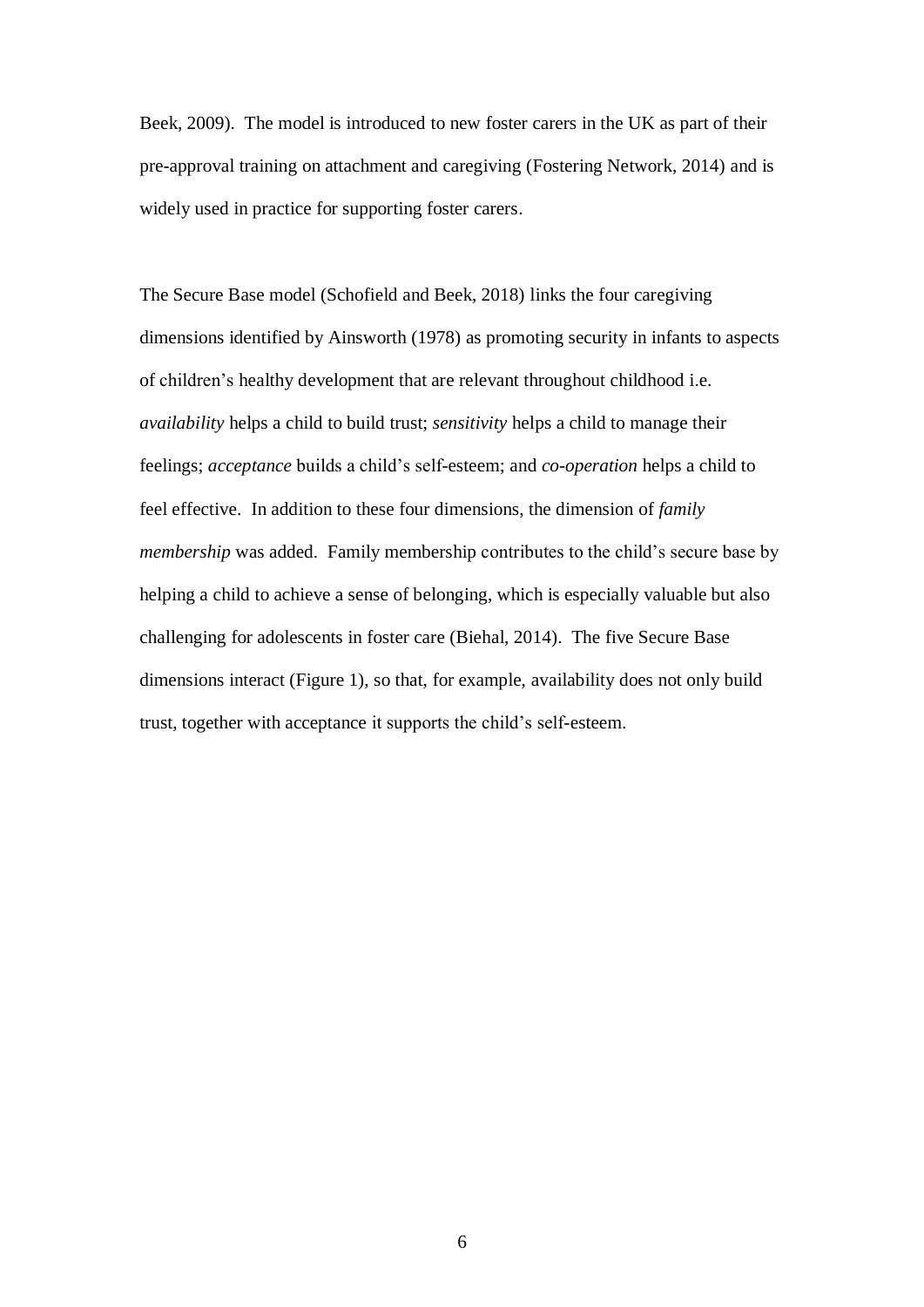

In this article, the dimensions of the Secure Base model will be used as a framework for analysing how foster carers in this study experienced building relationships with and caring for LGBTQ young people, and the particular tasks of supporting them to manage stigma and other challenges that the research suggests may be associated with their sexual orientation and gender identity (Meyer, 2003).

#### **Methods**

The foster carer data analysis used here was part of a multi-method study of the experiences of LGBTQ young people in care funded by the Economic and Social Research Council (2014-17) (Cossar et al., 2017). The study was approved by the Association of Directors of Children's Services for England and by the University Ethics Committee. The research team worked with a stakeholder advisory group and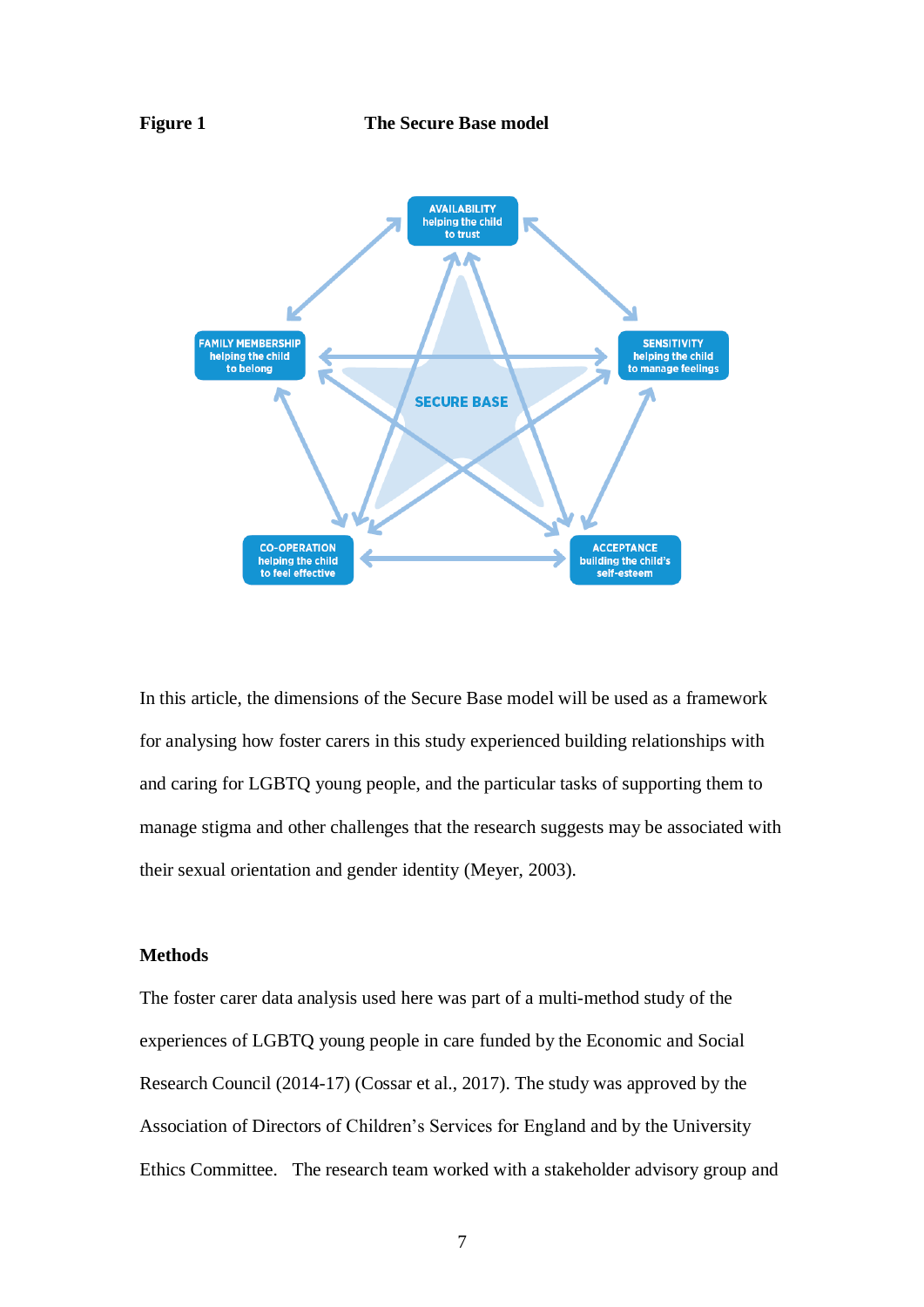a group of care experienced LGBTQ young researchers, who advised on all aspects of the research process.

The study included a national survey of services in England; three focus groups of professionals; 46 narrative interviews with LGBTQ young people aged 11- 26 (*m*=19) who were or had been in care; and telephone interviews with 26 foster carers regarding the nature of their experience of caring for LGBTQ young people. The research question that is the focus of this paper was, 'What is the experience of foster carers of caring for LGBTQ young people?'

## *The foster carer sample*

The 26 foster carers were recruited from fostering agencies and local authorities from across the country, with the majority (17) coming from local authorities who participated in the survey and others through research team agency contacts. All participants gave individual informed consent and did not receive an incentive. The majority (22) were female carers. Their fostering experience ranged from 6 months to 33 years (*m*=17 years). Three carers identified as lesbian or gay and a further 10 carers had LGBTQ family members. None identified as trans or had trans family members.

## *The interviews*

The semi-structured interview schedule asked foster carers to describe caring for an LGBTQ young person from arrival in placement to the present or to the placement ending and any subsequent relationship. The interview focussed on how carers experienced their role in supporting young people with, for example: foster family,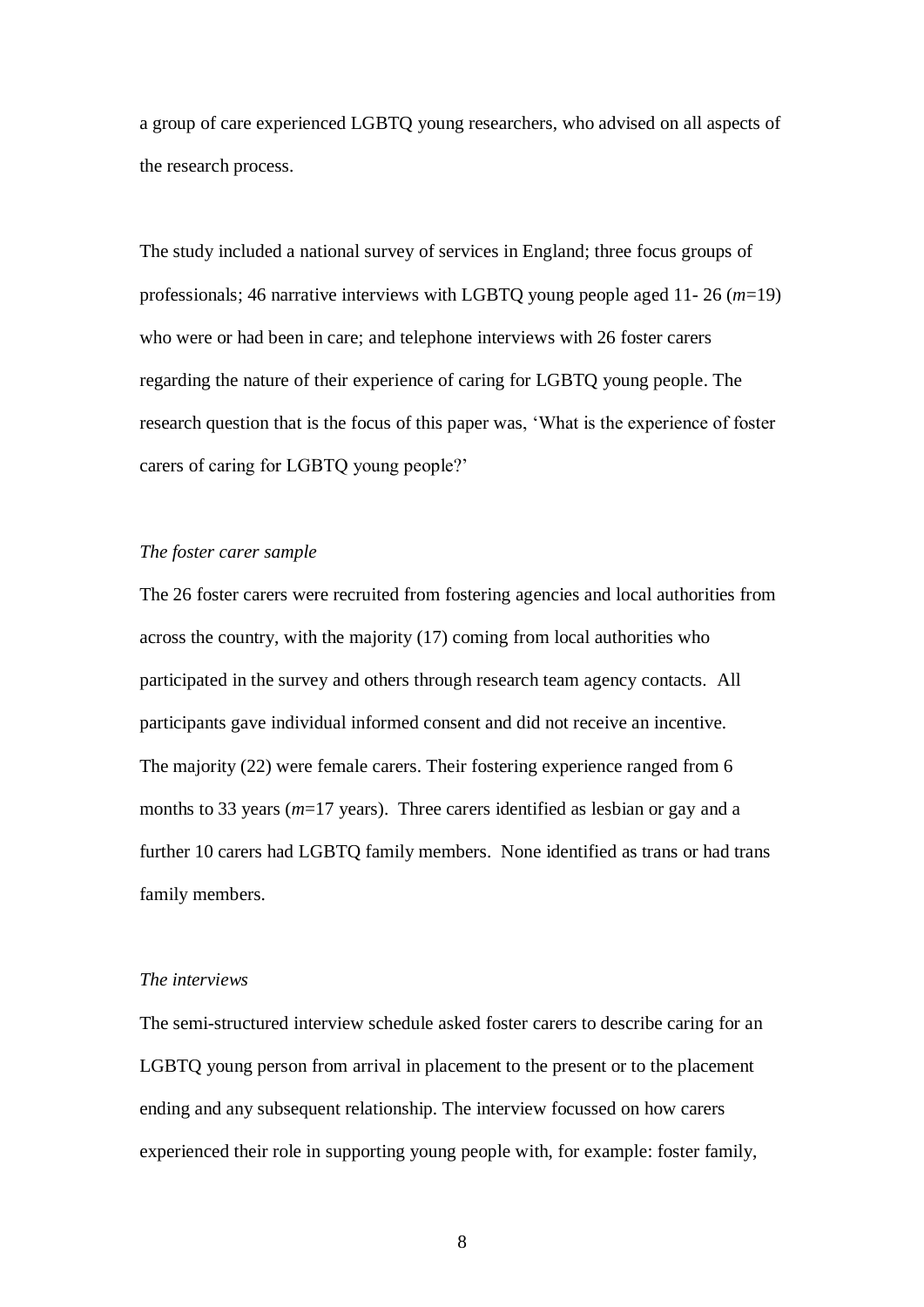birth family, school and peer group relationships; coming out; managing their sexual orientation or gender identity. Carers were also asked about training and the support received from social workers and other professionals.

The age at entry to placement of the LGBTQ young people discussed ranged from 6- 16 years (*m=*13.5). They were the subject of very different care plans (e.g. short-term foster care, respite care, long-term foster care), but these plans had often changed over the placement. Young people had a range of adverse experiences of abuse, neglect and loss common to the wider population of foster children (Sinclair *et al*., 2007). There were also young people who had diagnoses of autism spectrum disorder (ASD) and attention deficit hyperactivity disorder (ADHD). The majority of the young people (18) identified as LGB and 8 identified as trans. 10 had identified as LGBTQ before placement, 16 came out in placement. Those who identified as LGBTQ preplacement included young people whose sexual orientation or gender identity had not been accepted by their birth, foster or adoptive families. But for all young people, the reasons for care combined a number of factors.

Data from the foster carer interviews were transcribed and analysed thematically. The analysis was both theory generating and theory led (Boyzatis, 1995). In the absence of previous research, the data generated a range of important themes, in particular in terms of carer attitudes, the importance of relationships and the tasks facing foster carers in meeting the needs of LGBTQ young people. The Secure Base model has provided a framework for analysing and organising this data. Case material has been fully anonymised.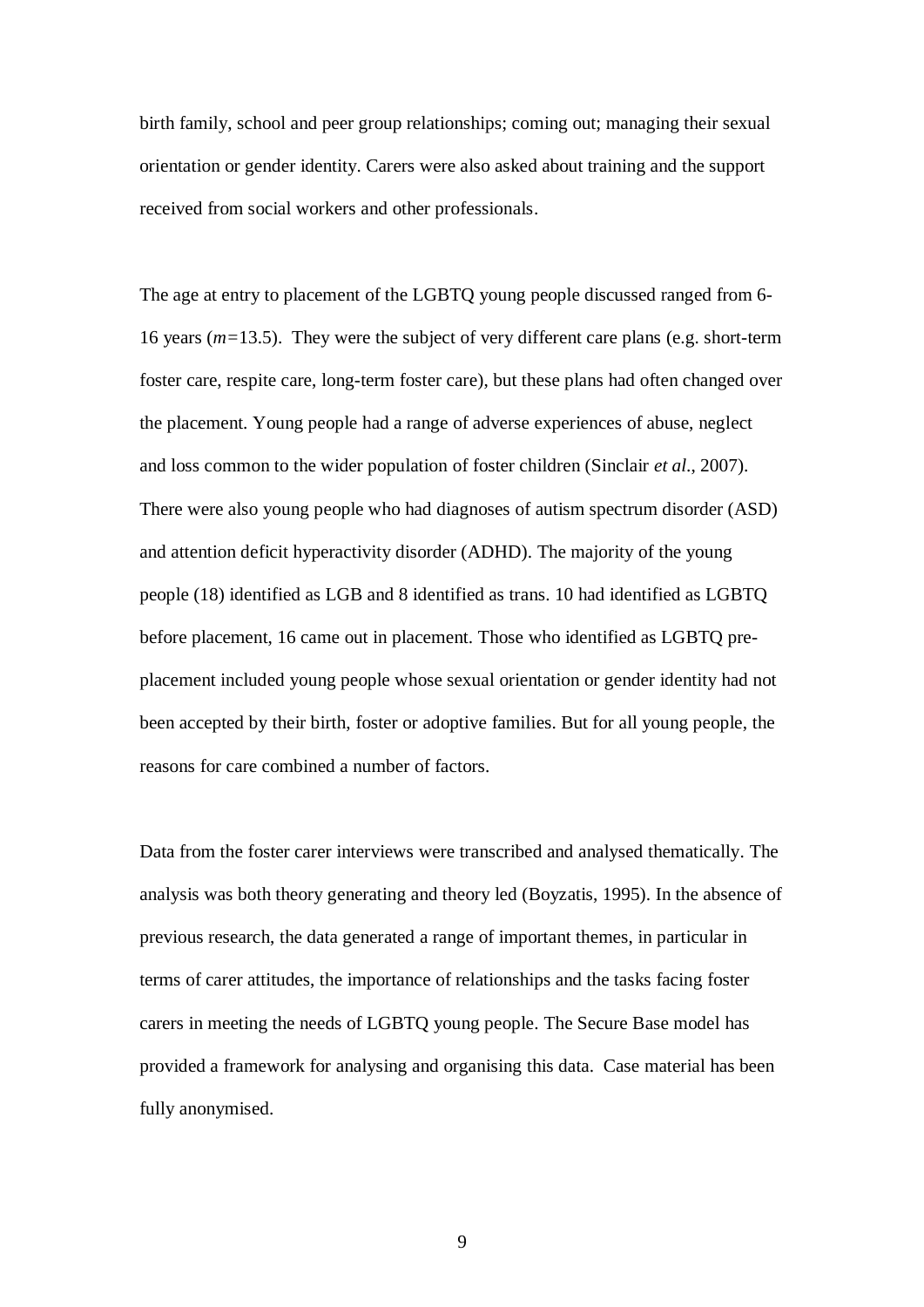## **Findings**

The foster carer interviews provided rich examples of the ways in which their caregiving relationships provided support for LGBTQ young people, including in managing their sexual orientation and gender identities. However, they also provided examples that raised concerns about some carers' attitudes and capacity for sensitive, accepting caregiving for LGBTQ young people. The Secure Base caregiving dimensions (Schofield & Beek, 2018) were a helpful way of analysing these interviews and will be used here to explore these caregiving roles and relationships.

## *Availability-helping young people to trust*

Building trust for all young people in care requires foster carers to offer practical, emotional and psychological availability that reduces anxiety, builds trust, promotes exploration and is specific to each individual young person's needs (Schofield & Beek, 2018). For LGBTQ young people, trust in caregivers was often said by carers to have been damaged by previous adverse experiences that included abuse, neglect, separation and loss. Lack of trust for some young people had been compounded by moves linked to rejection of their sexual orientation or trans identity by birth, foster or adoptive parents. Most young people therefore were reported to have had difficulty in trusting in the general capacity of caregivers to understand and meet their needs, but also the specific capacity to be available and accepting in relation to sexuality and gender identity.

The capacity to be available and build a young person's trust will depend on the sense the caregiver makes of the young person's behaviour and needs - and in particular why the young person may lack trust (Schofield & Beek, 2018). In the current study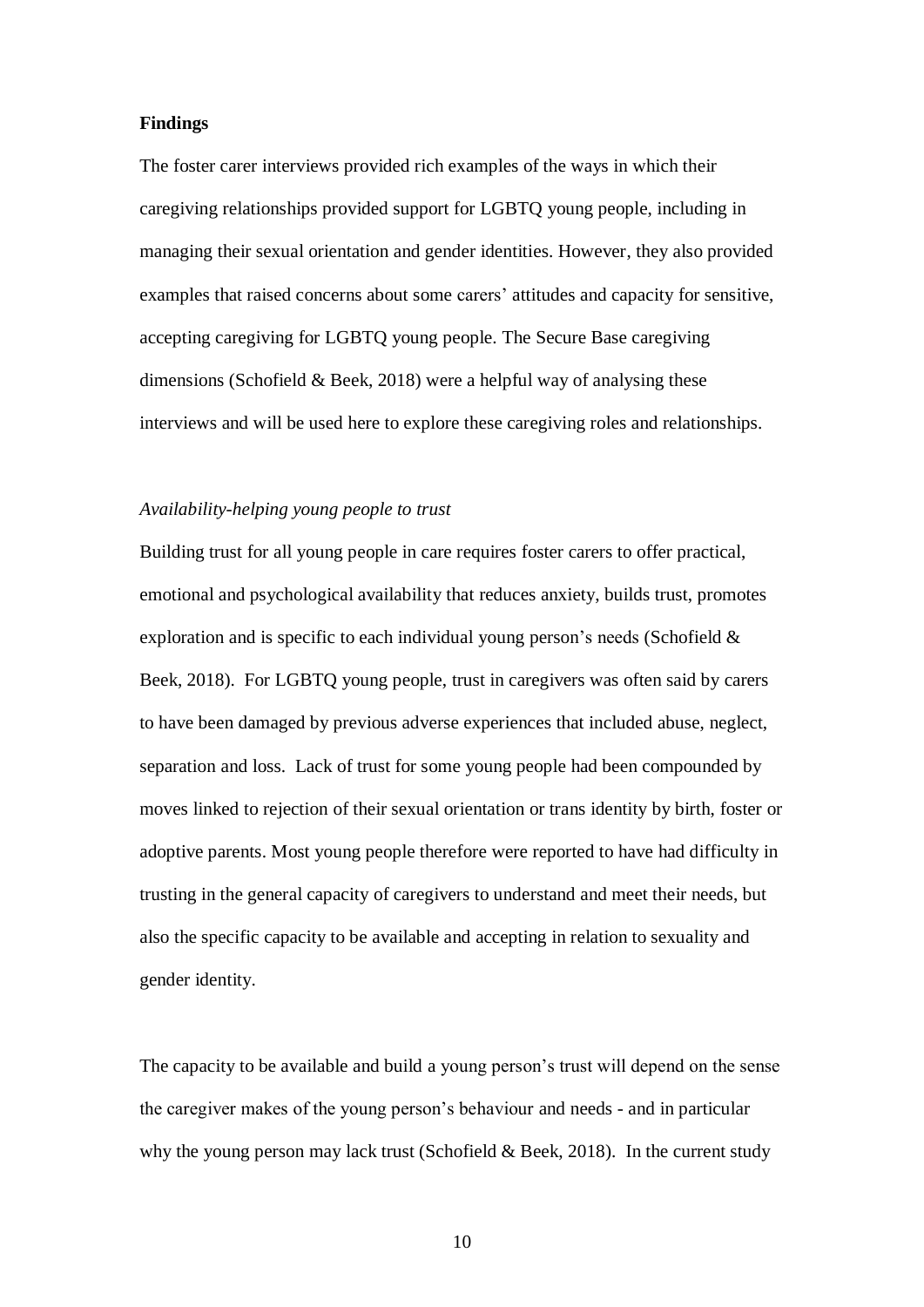one carer had identified that the young person in their care, who identified as bisexual, suffered from high levels of anxiety and described him as 'too eager to please'. She attributed his anxiety to abuse in his birth family, and described him as having been 'bullied from birth'. However, she felt that in her home, he had built a capacity to trust and could begin to accept his identity.

*He can relax and feel safe and have his needs met and not have to worry about where he is going to get a piece of food - and he has been able to be himself.*

Availability was described as linked to emotional closeness, but also needed to be linked to acceptance of young people's sexual orientation or gender identity.

*She always feels, no matter what, I love her and we're always there. I think she can feel security and acceptance.*

LGB carers or carers with LGB family members felt confident in demonstrating that they could be trusted, as the young person had evidence that LGB identities were accepted and could be talked about. But here, too, there was an emphasis on going at the young person's pace.

*My son is openly gay…so there is quite often gay chatter going on at home. I wouldn't specifically sit down and say to (the young person) 'Right I want you to talk with me about your sexuality' because I don't think that is appropriate. I think it is the sort of thing that a young person will come to you with when they are ready…*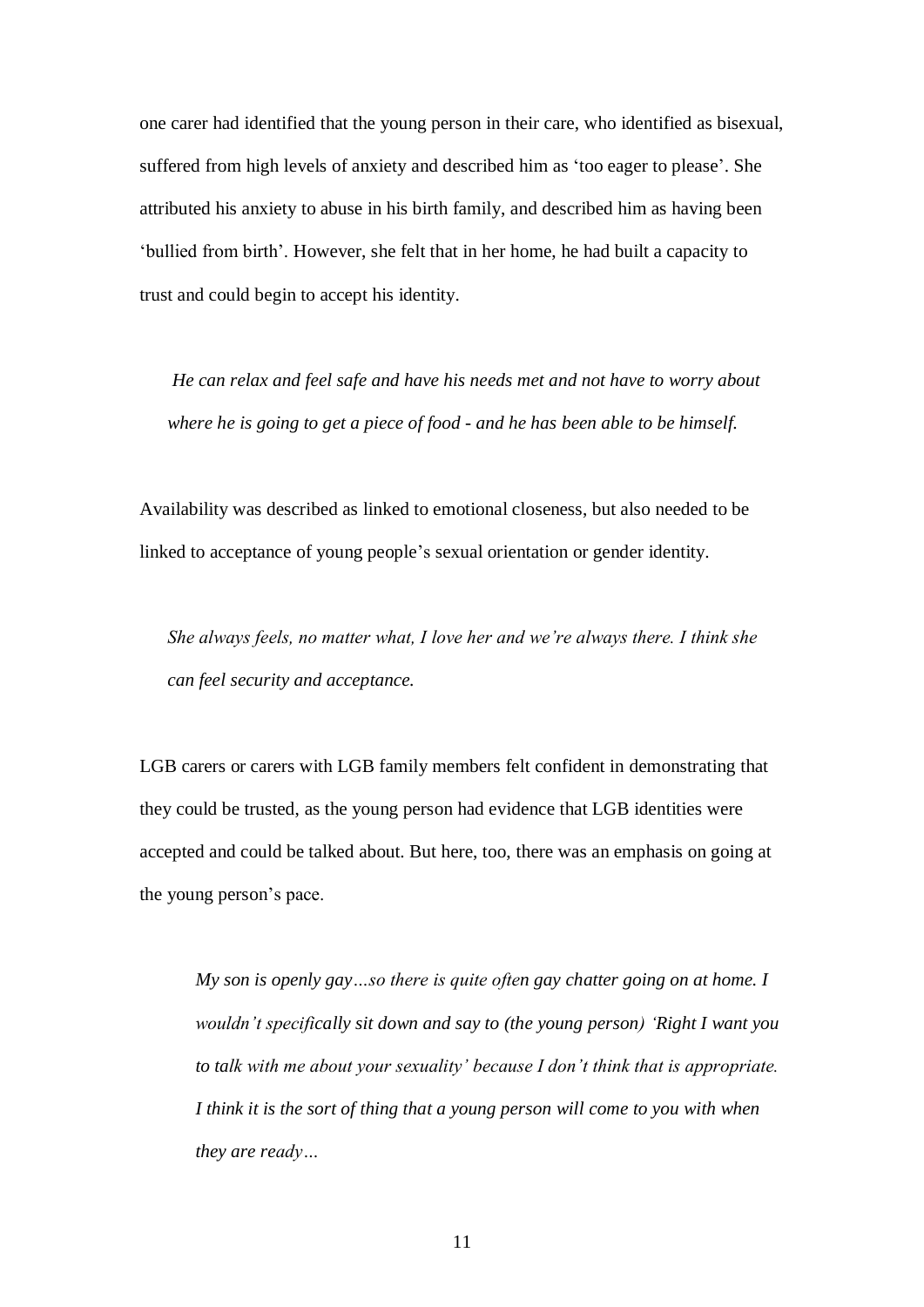For many young people, the process of exploring sexual orientation or gender was gradual and needed continuous availability by carers. This carer for a trans young person talked about how she managed to build the young person's trust.

*If he wants to broach it we will talk about it and we have talked at length. He will say how he sort of hates his body and can't bear the thought of it. He is now on tablets that stop his period but he feels like his whole life is on countdown to when his next period would start…He has said I am one of the few people he can trust and he said he feels he can be himself and talk about things.*

Availability for LGBTQ young people meant carers establishing a trusting relationship enabling the young person to talk about and explore their sexual orientation or gender identity at their own pace.

# *Sensitivity – helping a young person to manage feelings*

Sensitivity in attachment theory is defined as the caregiver's capacity to reflect on the mind of the young person, tuning in to their thoughts and feelings, seeing the world from their point of view and making links to their behaviour; but caregivers also need to be able to reflect on their own thoughts, feelings and behaviour (Howe 2014; Schofield & Beek, 2018).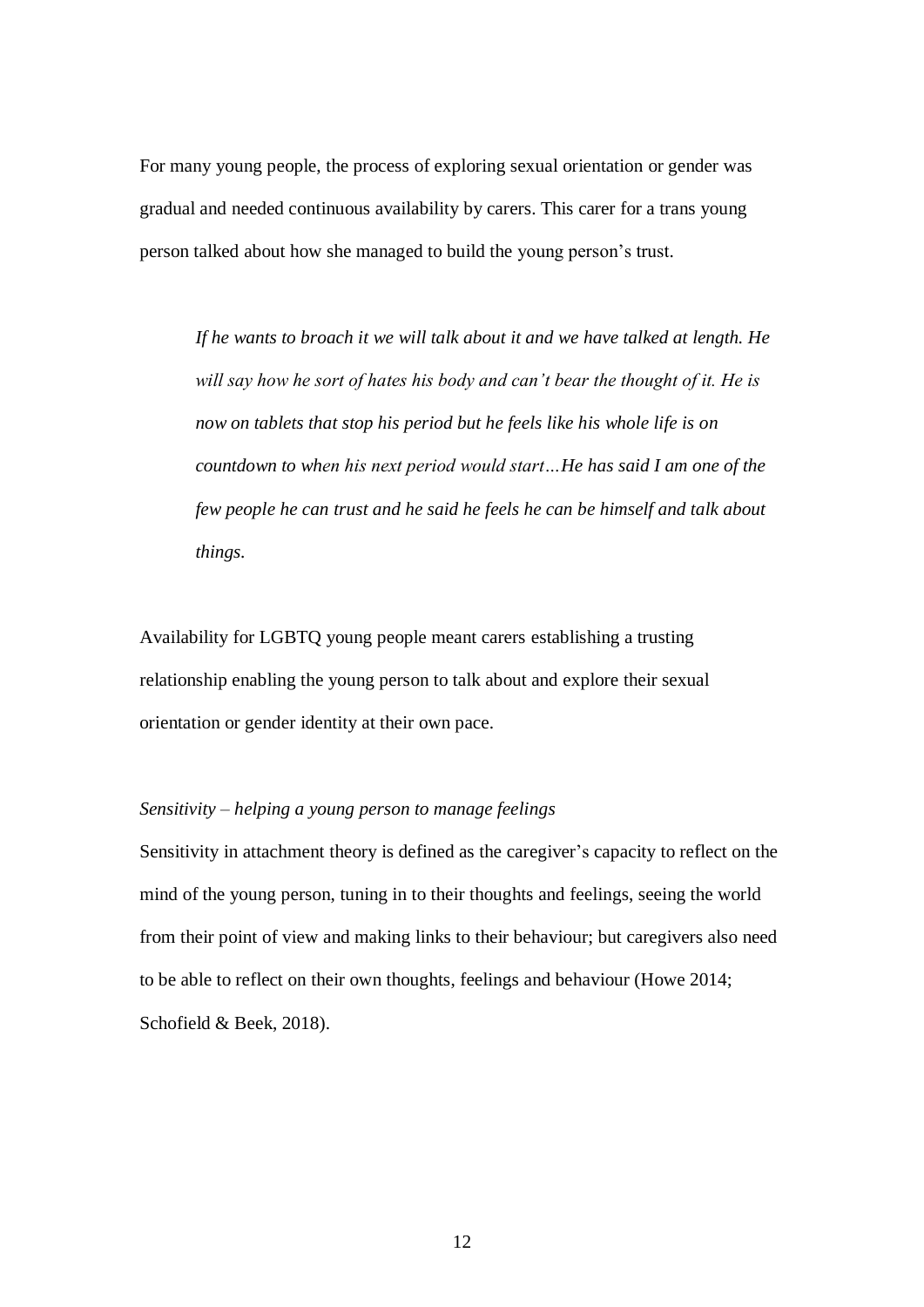Important here is the foster carer's flexibility and willingness to tune into how this particular LGBTQ young person thinks and feels and to identify how best to support them.

*I'm learning how to anticipate things and understand things better and I'm getting more of a grasp on who she is…so there's a way of being and I'm learning it.* 

It was necessary for carers to reflect flexibly on connections between young people's thoughts, feelings and behaviour, as there were a number of factors that had to be considered. One carer expressed her concern that for LGBTQ young people, suppressed and concealed emotions about coming into care could be exacerbated by the additional burden of concealing their sexuality.

*When you go into foster care it must be daunting, you must be suppressing so much other stuff and you've got to suppress your sexuality as well. You've got to live that lie.*

Carers described needing to be sensitive to the difficult choices facing young people about how open they wanted to be about sexuality or gender, especially when they were anxious about being rejected or moved.

*She was afraid to come out to me and I didn't understand… But she's afraid of losing her home and felt vulnerable and scared to say...*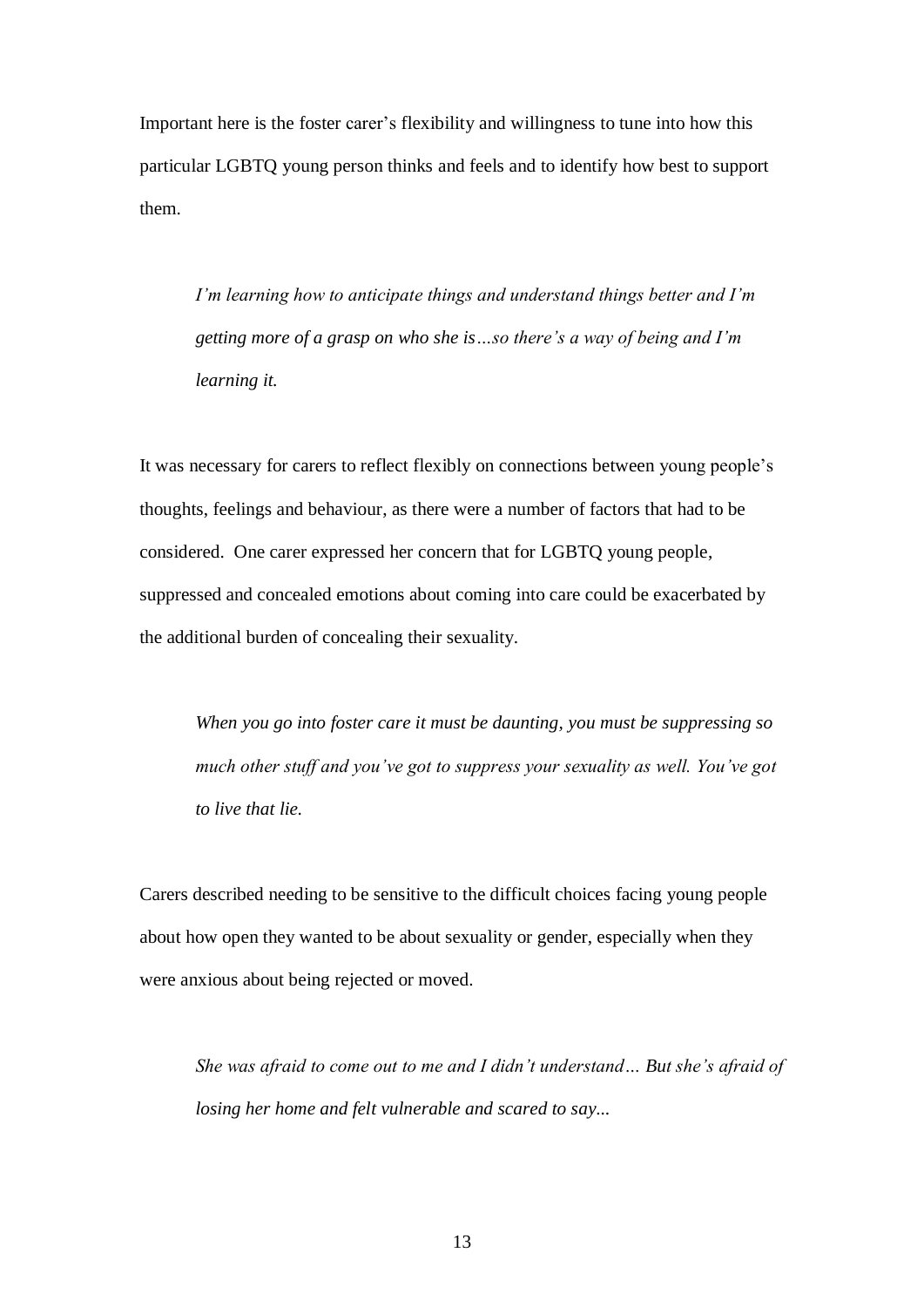Flexibility and sensitive thinking about the young person's mind and behaviour often meant recognising the additional stigma faced by LGBTQ young people.

*He was quite explicit about what people had said and how it had affected him, how isolating it had been, how therefore he had dropped out of school.* 

As well as ongoing availability during a gradual process of coming out or gender transition, it was said to be important to be sensitive and responsive to children's thoughts and feelings at each stage, as this carer of a trans young person (aged 9 at placement) describes.

*When he first came he mentioned it then. I thought probably he's a tom boy, he doesn't like to be dressed like a girl, he just likes to be dressed in boys' stuff. We went out and bought more boys' clothes, tried to make him comfy in his own body. It didn't seem to be enough and within four, five, six weeks, we were talking about something and he literally just broke down, crashed down against a wall and started crying. He said, 'I'm not right, I'm not right, I hate my body'.* 

Once his gender identity was explored and accepted by the carers and a process of social transition was started, this young person's mood and capacity to manage his feelings changed and he was 'like a different child'.

The challenge of staying tuned in to and helping young people who had multiple unresolved difficulties and fears was a common theme. Some carers described young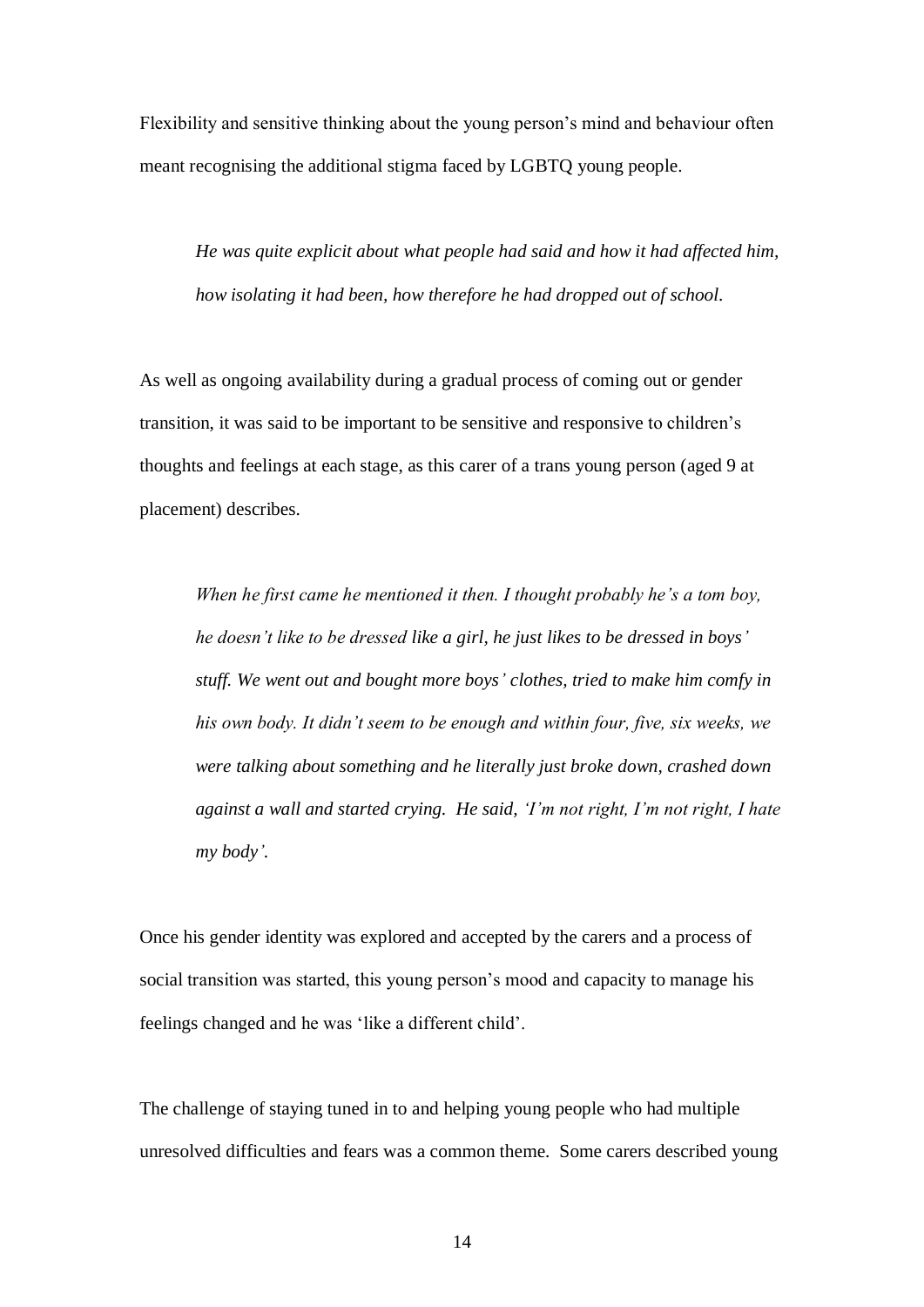people's problem behaviour as an understandable stage on the way to 'coming to terms with' themselves.

*He used to throw things at me and we did once have to call the police out to him because he kept trying to attack me…He'd been caught shop-lifting… I think it were his confused stage. You know he needed more attention but he couldn't tell us why. I think he was coming to terms with himself.* 

The question of whether young people were 'confused' was talked about in different ways, some more sensitive than others. Carers talking about 'confusion' might be reassuring for a young person if it reflected their feelings. However, some carers seemed to assume that confusion was inevitable, and this might be a less helpful response for a young person who was clear about their sexual orientation or gender identity.

Some carer interpretations of why young people might come out as LGBTQ, however, seemed not only to question the truth of young people's communications, but to be actively dismissive.

*You sometimes find that kids want to shock you and that is a good way of trying to shock*.

From these examples, it was clear that foster carers needed to have the capacity to reflect sensitively not only on young people's feelings, but also on their own feelings and values and to be supported with this. In some cases, social workers will need to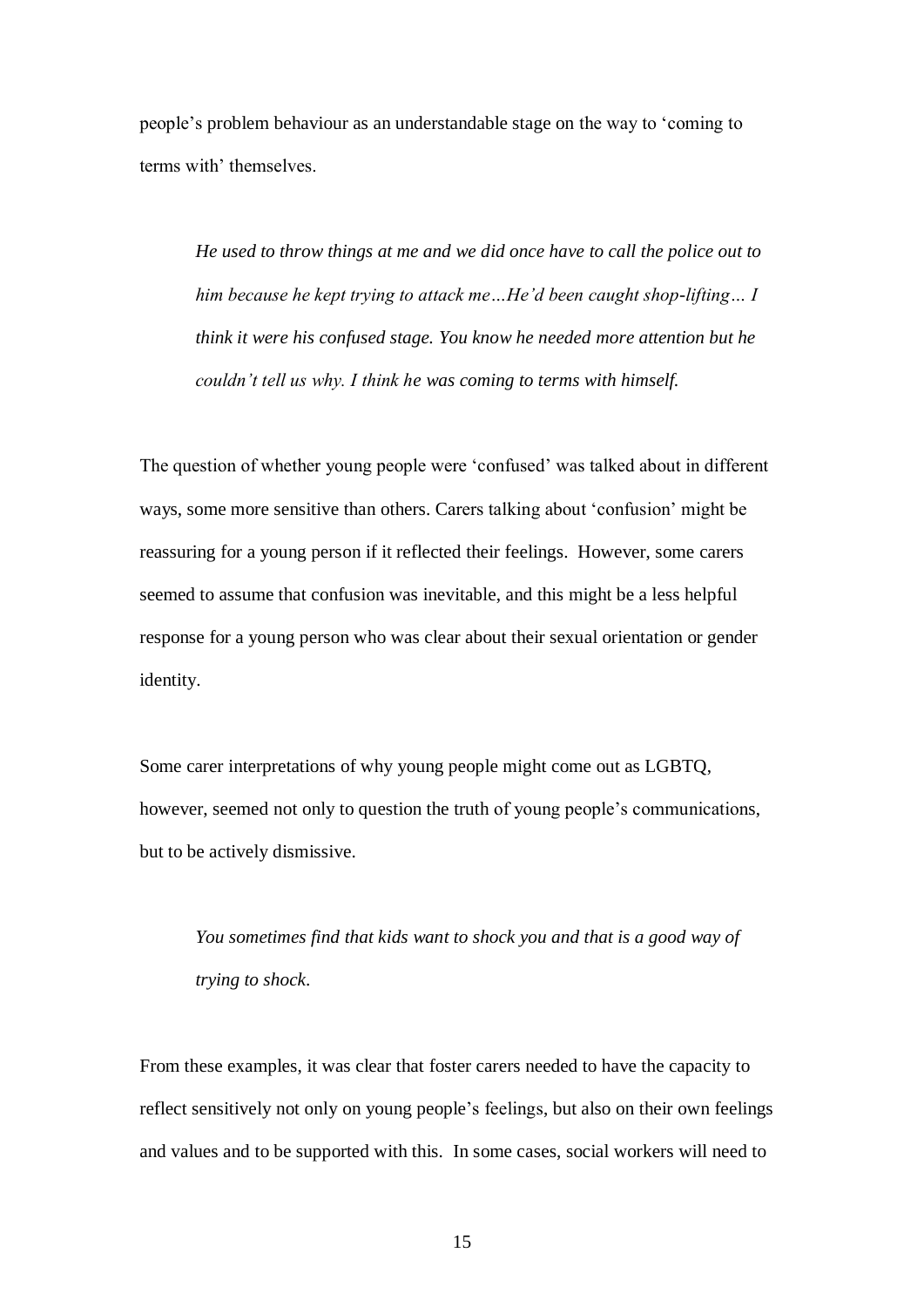work with and challenge carers' attitudes and approach, in order to ensure that LGBTQ young people's needs are understood and met.

## *Acceptance – building the young person's self-esteem*

Acceptance can be defined as accepting the young person unconditionally in ways that help to build the young person's self-esteem, enabling them to accept and value themselves while also coping with setbacks (Schofield & Beek, 2018). Acceptance by the foster carer needs to be linked to support to be accepted by the birth family, peers and the community and is central to the caregiving that LGBTQ young people need for healthy development (Ryan et al., 2010).

In this study, the same sense of positive belief that should be extended to all children in care often underpinned a carer's acceptance of the LGBTQ young person in their care.

*We knew he was a good kid. And he didn't have a good start. But you can see potential in kids, in how they respond to their care...I said just be the best person you can. And he really has, he's come a long way.* 

When asked about specific issues facing LGBTQ young people in care, carers named acceptance as key, especially in relation to coming out.

*Feeling accepted I think - being accepted by their family and friends I think to come out. I think that's the worst for them…the uncertainty of whether they are going to be accepted.*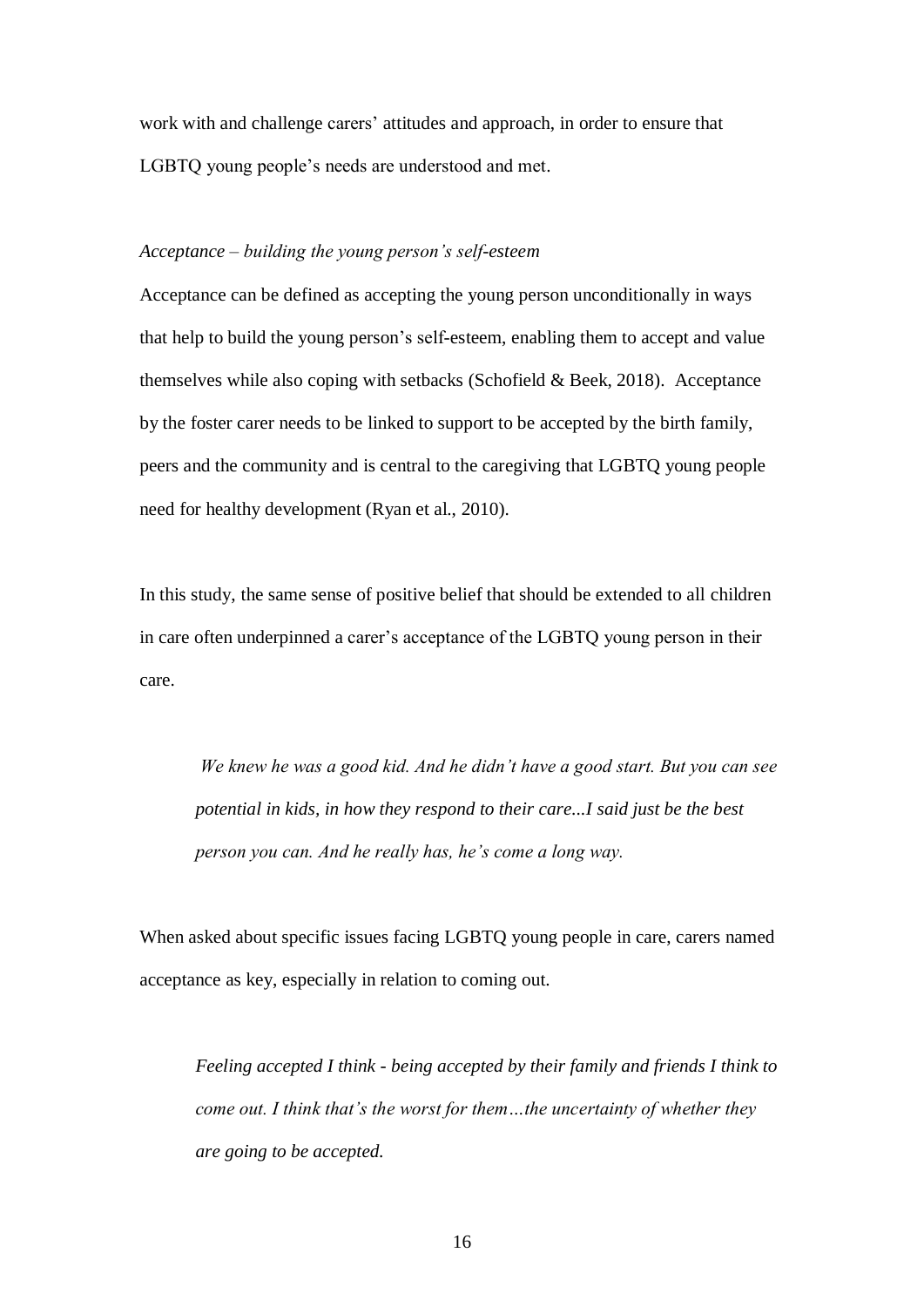Some young people were described as already very accepting of themselves and their LGBTQ identity when they arrived in placement.

*I think that she is always going to identify as gender fluid. It seems like she always has. She doesn't seem to be at odds with who she is in any way…She has days when she feels like a boy and days when she feels like a girl and she seems to be quite comfortable with that.*

But for most LGBTQ young people, carers recognised that feeling comfortable about exploring their identity would take time.

*I do feel that he has not really had an opportunity to explore different things, you know. I just want him to feel accepted, which he is, and really find out who he is and be comfortable with it. I don't think he is there yet.* 

One statement often made by foster carers to suggest what they meant by acceptance was that the young person's sexual orientation or gender identity *'doesn't make any difference*', but this was understood in varied ways. This statement could be positive, conveying that sexual orientation or gender identity did not affect the carer's feelings for the young person or threaten their relationship. However, in a few cases, particularly in relation to sexual orientation, the assertion that it made no difference appeared to underestimate the challenges that would in fact be experienced by the young person, in terms of the risk of bullying, stigma and homophobia. There could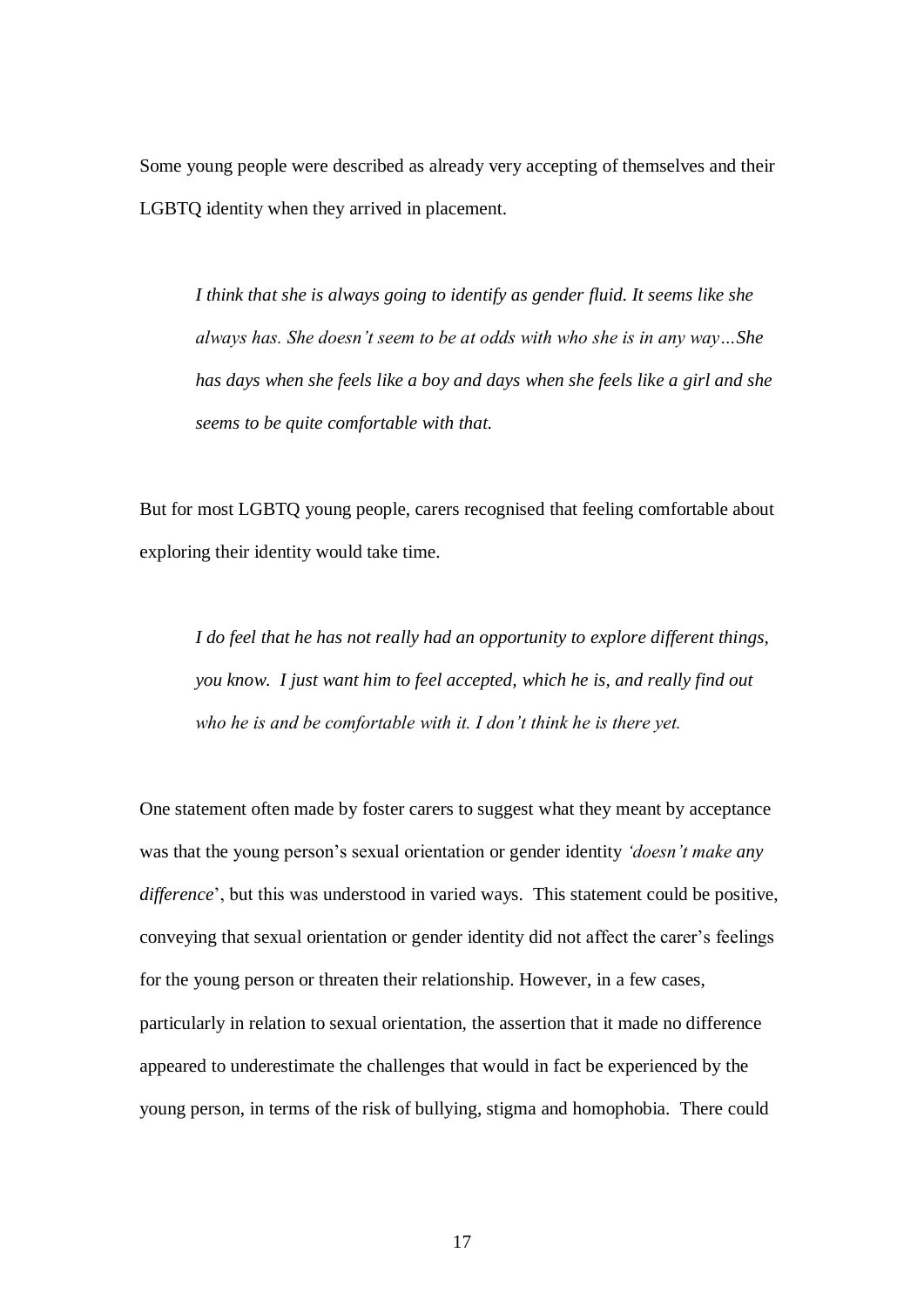even be a sense of 'blaming' the young person for any negative consequences of their identity.

*It doesn't make a difference – I think it's how the child makes an issue of it. If you want it to be a problem, you can make it a problem.*

There must be concerns about foster families where carers seem dismissive about the risks of stigma or, as was the case in one family, where family members were homophobic or engaged in 'banter' about a young person's sexual orientation.

Even where carers were seemingly accepting of LGBTQ identities, their *theories* about the meaning and origins of the young person's sexual orientation or gender identity needed further exploration. A number of carers theorised about the possible connections between young people's sexual orientation or gender identities and their previous experiences of abuse and harmful relationships. It is relevant to consider the impact of abuse on adolescent or adult experiences of intimacy, whatever a person's sexual orientation or gender identity. However, if the carer implicitly or explicitly suggests that a young person's LGB or trans identity is the result of harmful experiences this inevitably pathologises their sexual orientation or gender identity. In this example, a carer talks about a young woman who had experienced sexual abuse and identified as lesbian.

*I think deep down I don't know whether she would have not been heterosexual had she not had these sexual experiences of her childhood.... It was the path that was easier for her.*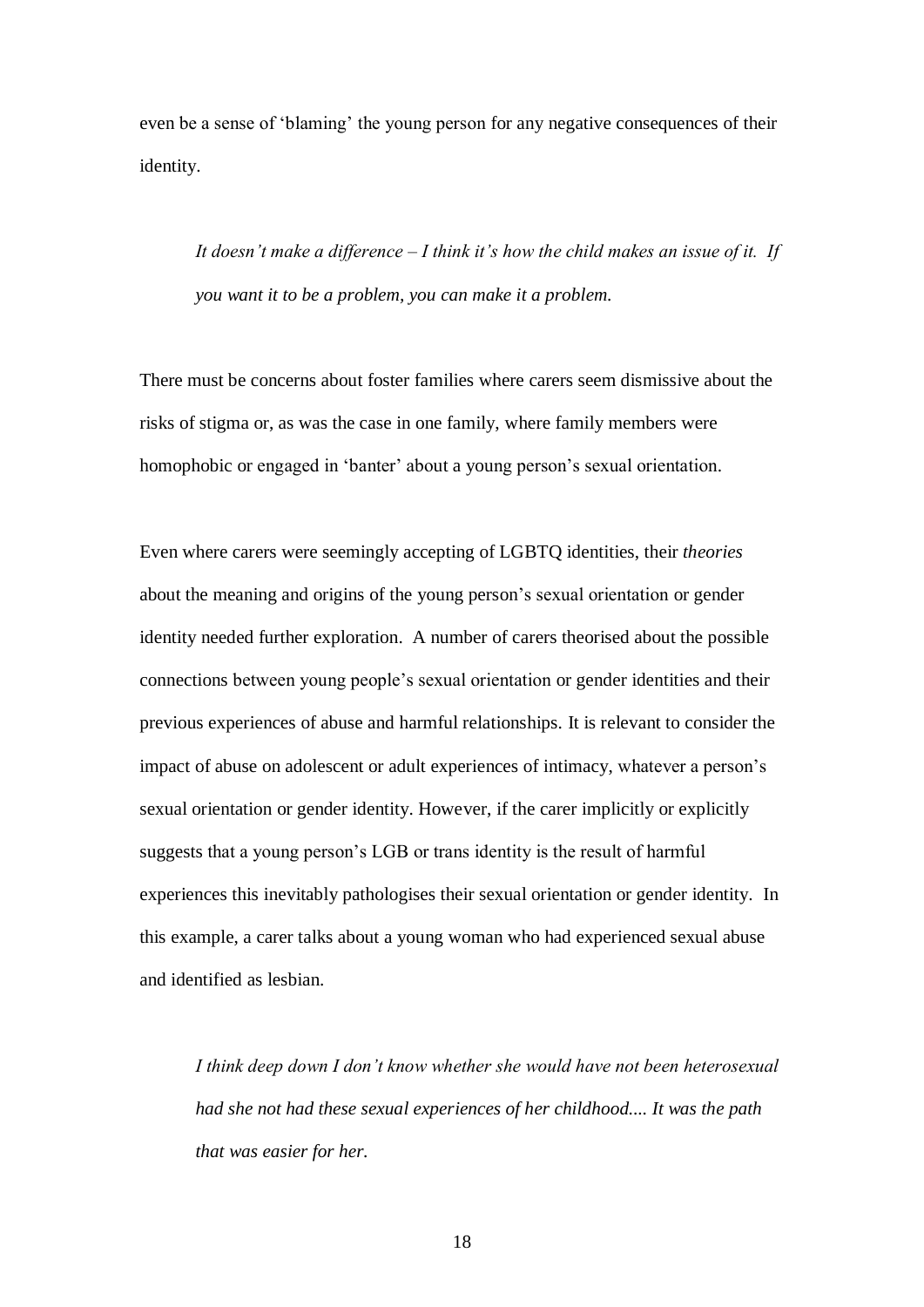Another carer also explained a young person's sexual orientation as being a result of sexual abuse early in childhood. This explanation suggested that the carer did not accept the young person's LGB identity as authentic.

*He'd been abused by a male perpetrator all his life. He just thought that he would always be gay...So he had no, he didn't really have a choice, he didn't have any freedom.*

In terms of building self-esteem, it was thought by carers to be important to get the balance right between supporting young people facing stigma, while not making them feel that their sexual orientation or gender variance was a negative or limiting factor in their lives. A gay carer commented that there was a risk of overemphasising the negatives.

*People have confused views about what it means to be gay and they're projecting that onto their children as well, so their children or foster children …are going to grow up filled with fear. They're not going to have the validation.* 

Accepting LGBTQ young people and building their self-esteem required foster carers to understand the risks that might affect young people in the community, but also to promote opportunities and value each young person's potential. Foster carers talked, however, of feeling that the social work support available was often not giving them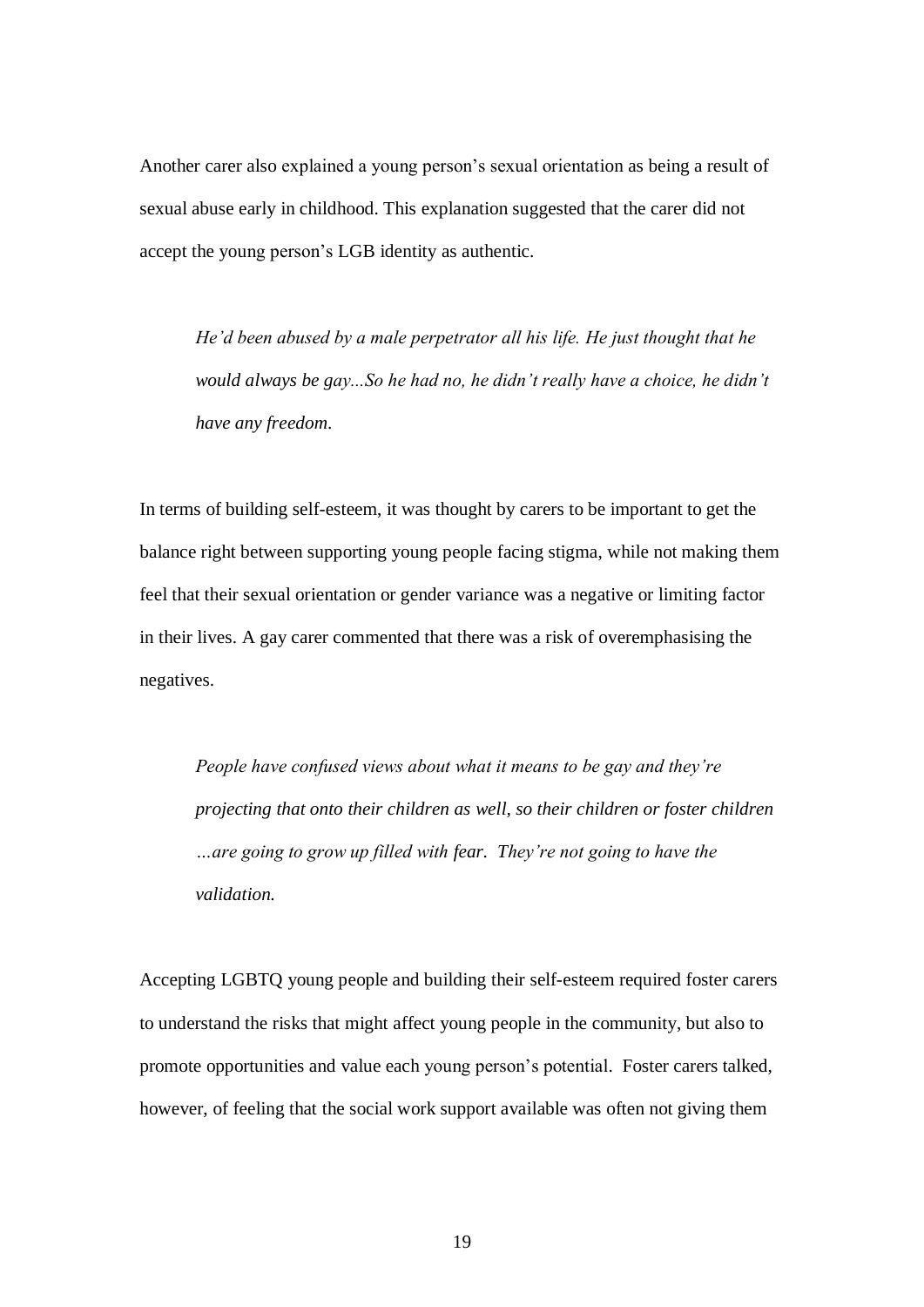either the specific information or the emotional support they needed to manage this task.

## *Co-operation – helping a young person to feel effective*

Young people in care often feel powerless to assert themselves or make decisions about their lives, both as a result of difficult birth family experiences and, too often, experiences of moves in care. Wijedasa (2017) found that foster children tend to experience a greater sense of external locus of control than either adopted children or disadvantaged children in the community. Carers therefore have the task of building young people's sense of self-efficacy or agency (Schofield & Beek, 2018), often initially through offering opportunities to make choices. But carers described how for LGBTQ young people there were difficult choices to be made, such as who to come out to and how to express their identities, when they lacked trust in others and faced possible rejection.

For young people in care who were exploring their sexual orientation and gender, parenting co-operatively meant foster carers also drawing on the other Secure Base dimensions, offering availability and acceptance while sensitively tuning in to the young person's needs. In this example, the carer shows how these dimensions worked together, with the focus on the trans young person having choices and setting the pace and agenda of even the most difficult conversations.

*I tried to make it sort of centred on him really – how he wanted to progress with it. Sometimes he would just come into the kitchen and would slam things around and I would just stand and wait...to see if he would want to talk about*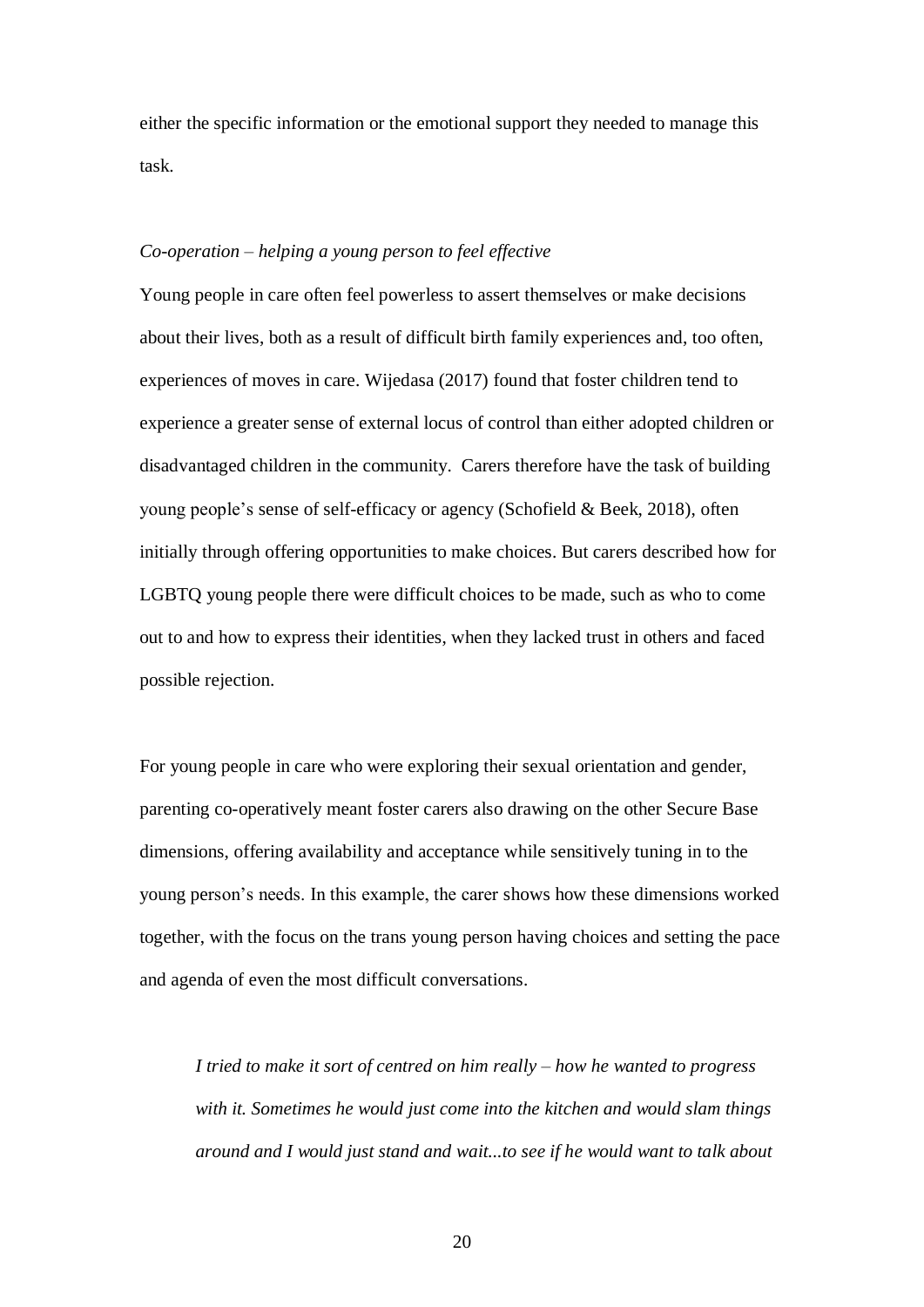*it. A couple of times he walked in the door and just threw his arms around me and cuddled me and just told me life was completely unfair. Then we would sit somewhere private and he would talk about what had happened in the day, whether it was a problem to do with that or something to do with transgender.*

One of the important areas for helping LGBTQ young people to feel more effective was in managing discrimination, stigma and bullying. Carers reported particular dilemmas in supporting young people in care to feel confident in expressing their LGBTQ identities while simultaneously protecting them and helping them to protect themselves from bullying.

*I think you have got to allow young people to express themselves and safely, but it is about keeping them safe... If he had the confidence …he would be more likely to get away with it, but because he is quite nervous with it, it worries me that he could be a victim quite easily.*

An important area for young people to develop agency was within the care system itself, in particular around confidentiality and information sharing in relation to their sexual orientation and gender identity at looked after children (LAC) statutory reviews.

*I don't think it needs to be brought up at reviews… a LAC review could have like parents. It could have brothers. She might not want all her teachers to know her personal stuff. The LAC review is about your plan for the life ahead, but you know that's personal, your sexuality.*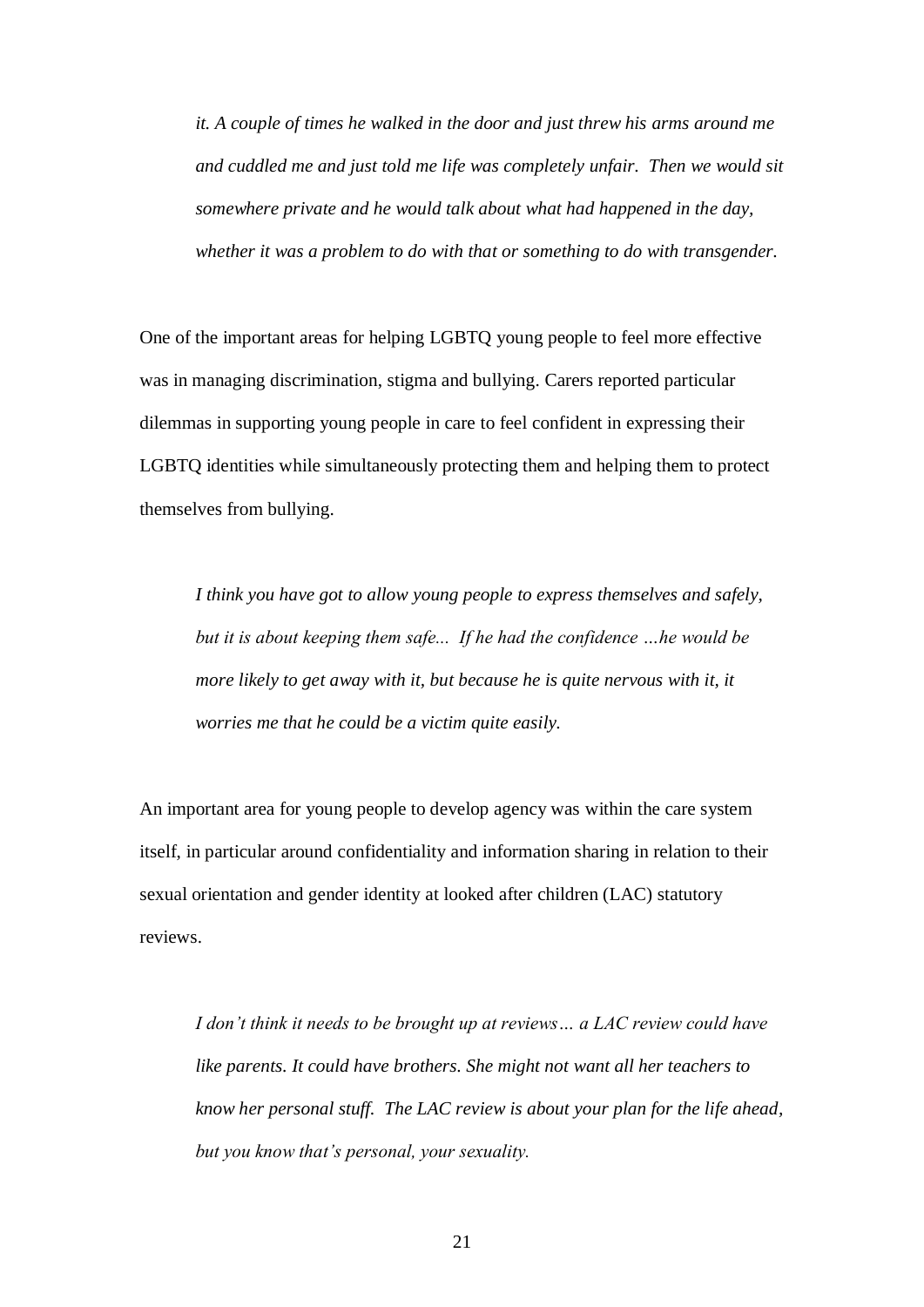There were situations where young people were at risk of harm from birth families if their sexual orientation was known and with review minutes going to birth parents, carers needed to help young people to feel in control of information. For one young person who identified as gay and whose family was from a homophobic religious and cultural background, his sexual orientation could not be mentioned at statutory reviews and his LGBTQ youth group was referred to as a youth club.

*He doesn't want his mother knowing nothing. There's a big code around who he is, you know his sexuality. …He's in control of that*.

Carers talked of an absence of support from some social workers regarding making certain decisions, especially in relation to LGBTQ young people wishing to have sleepovers. As a result, young people's choices about their social lives could be curtailed. For example, in the absence of clear guidance from the local authority, some carers felt the need to be cautious about sleepovers.

*Normally with a foster young person if they wanted a friend to stay, I would let them stay. But if the girl is lesbian I can't let her friends stay.* 

Other carers commented that this was another area where LGBTQ young people in care were disadvantaged. As one carer put it, if young people were not allowed sleepovers, '*That then makes them different again'.*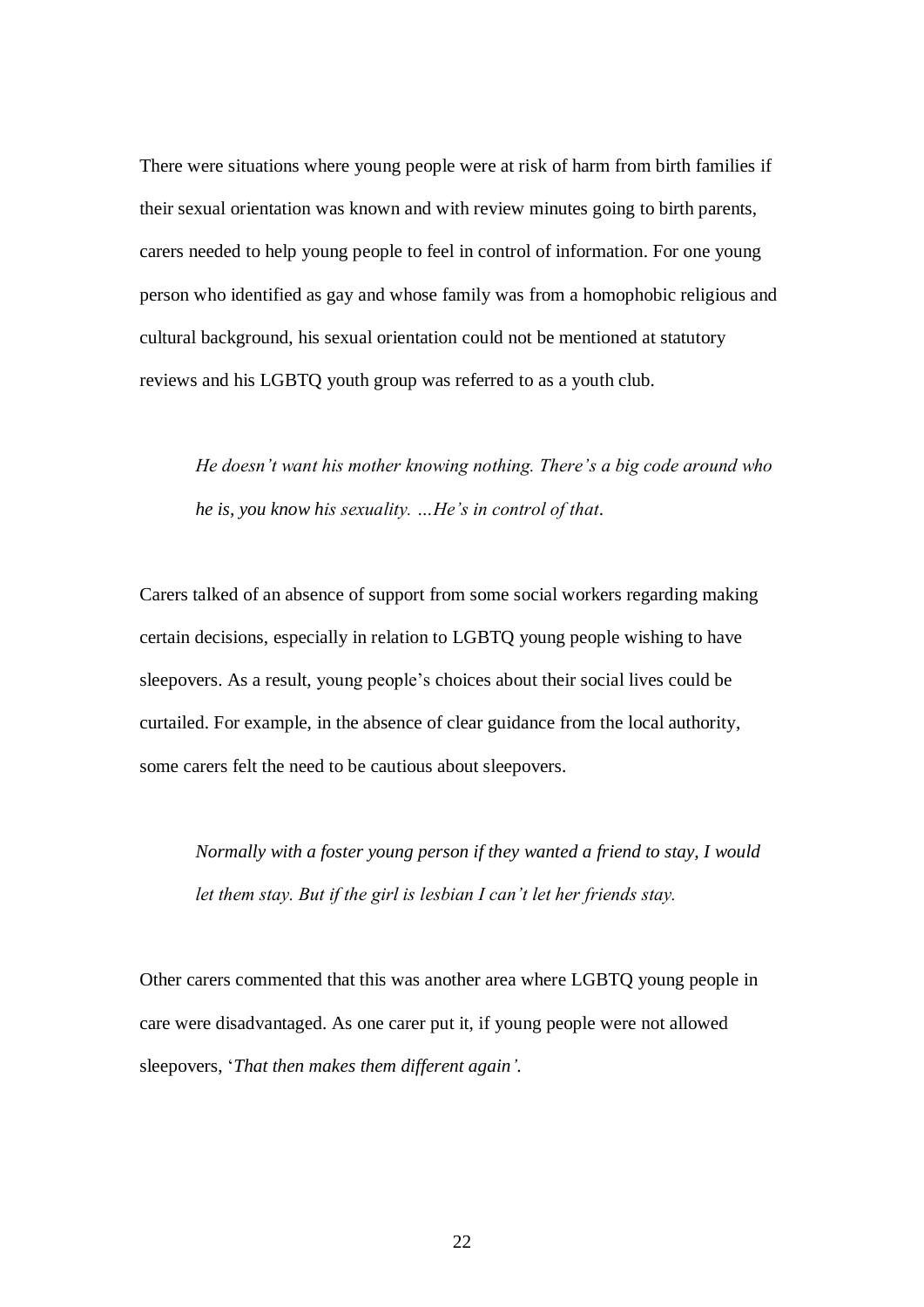Carers needed to manage a number of tensions when parenting co-operatively to build a young person's confidence and sense of agency. As with other foster care research (Beek and Schofield, 2004; Schofield & Beek, 2009), some carers tended to limit young people's options and opportunities with a view to protecting them. But the majority of carers expressed concerns about how to get these approaches right for each LGBTQ young person and would have liked more specific guidance from professional support networks.

## *Family membership – helping a young person to belong*

Family membership contributes in important ways to providing a secure base for exploration for all young people. A supportive, accepting family has been argued to be an important protective factor in dealing with the stigma of an LGBTQ identity (Meyer, 2003, Ryan, 2010). For young people in care, offering a sense of belonging in a supportive, accepting foster family reduces anxiety and enables young people to feel confident to try new experiences and have the resilience to withstand pressures from the outside world (Schofield et al, 2012; Biehal, 2014; Schofield and Beek, 2018), a significant benefit for LGBTQ young people. However, a sense of identity and belonging as part of the foster family needs also to be understood in the context of the young person's simultaneous and often complex membership of the birth or adoptive family.

For most LGBTQ young people in this study, the extent to which they were seen by carers as being a member of their foster family was linked to acceptance of their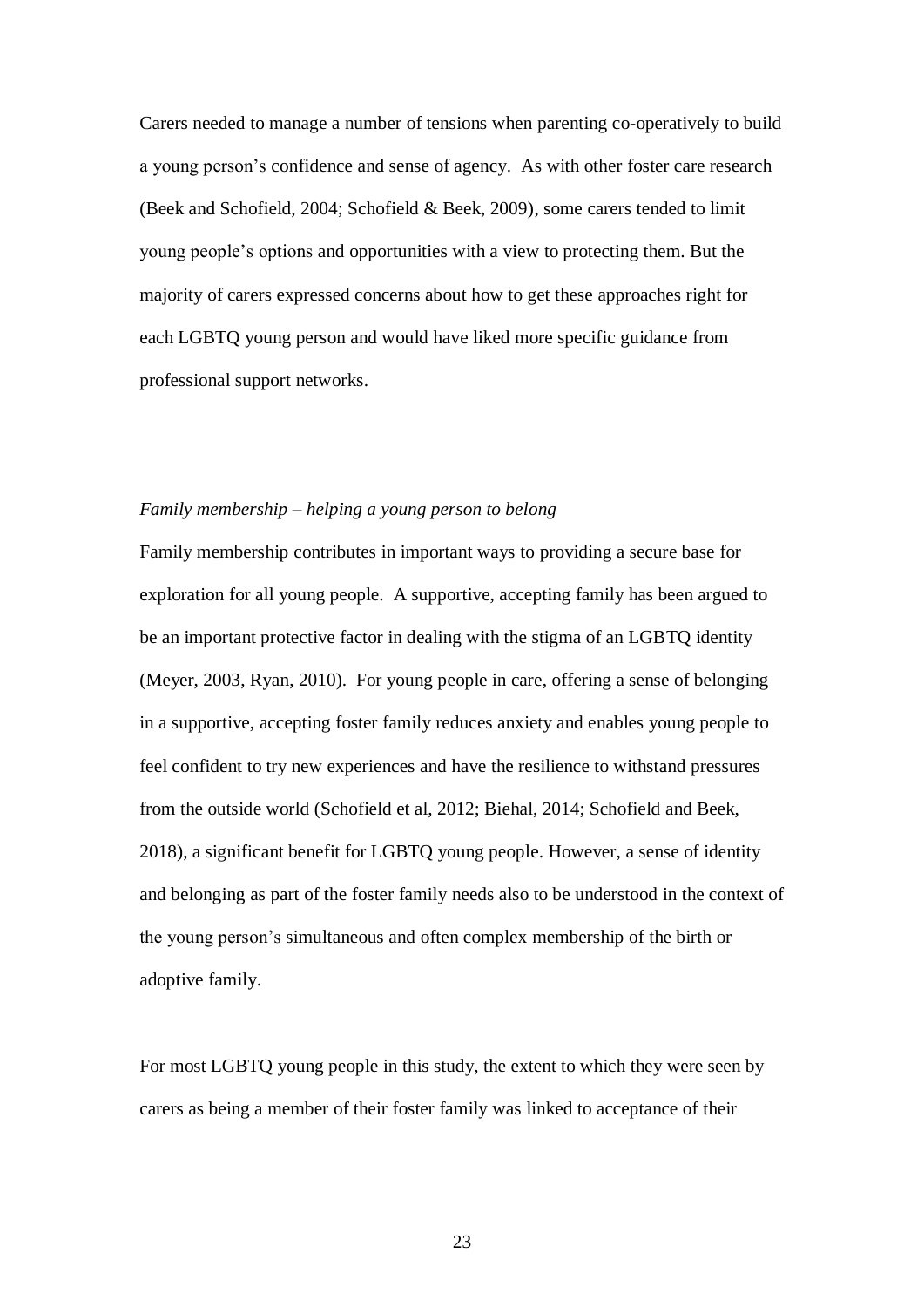LGBTQ identity. Foster carers commented on how this message of acceptance was linked to confirming a young person's place as a family member.

## *It doesn't change anything. We still look at him as one of our own.*

The meaning of family membership to carers and young people, as in other research (Schofield & Beek, 2009; Biehal, 2014), included both the quality of the commitment of foster carers to including the young person as part of the family *and* the young person having confidence that carers would be available for them while in care and, ideally, after they left care.

*I've seen her grow with our nurturing...She says she belongs here. Her family, they are family but she calls this her family. She said if she went into the navy which she would like to do, she said the first place I'm going to come, I'm going to come straight here.* 

One young person had officially left the placement at 18 and was away at college, but the foster family remained his secure base emotionally as well as a source of family membership.

*His sense of belonging is here...he still seeks our approval when he's doing something or you know if he's got problems... Be it at college or his personal life, he'll run it by me and (foster father). 'I'm coming home, aren't I, for Christmas?'*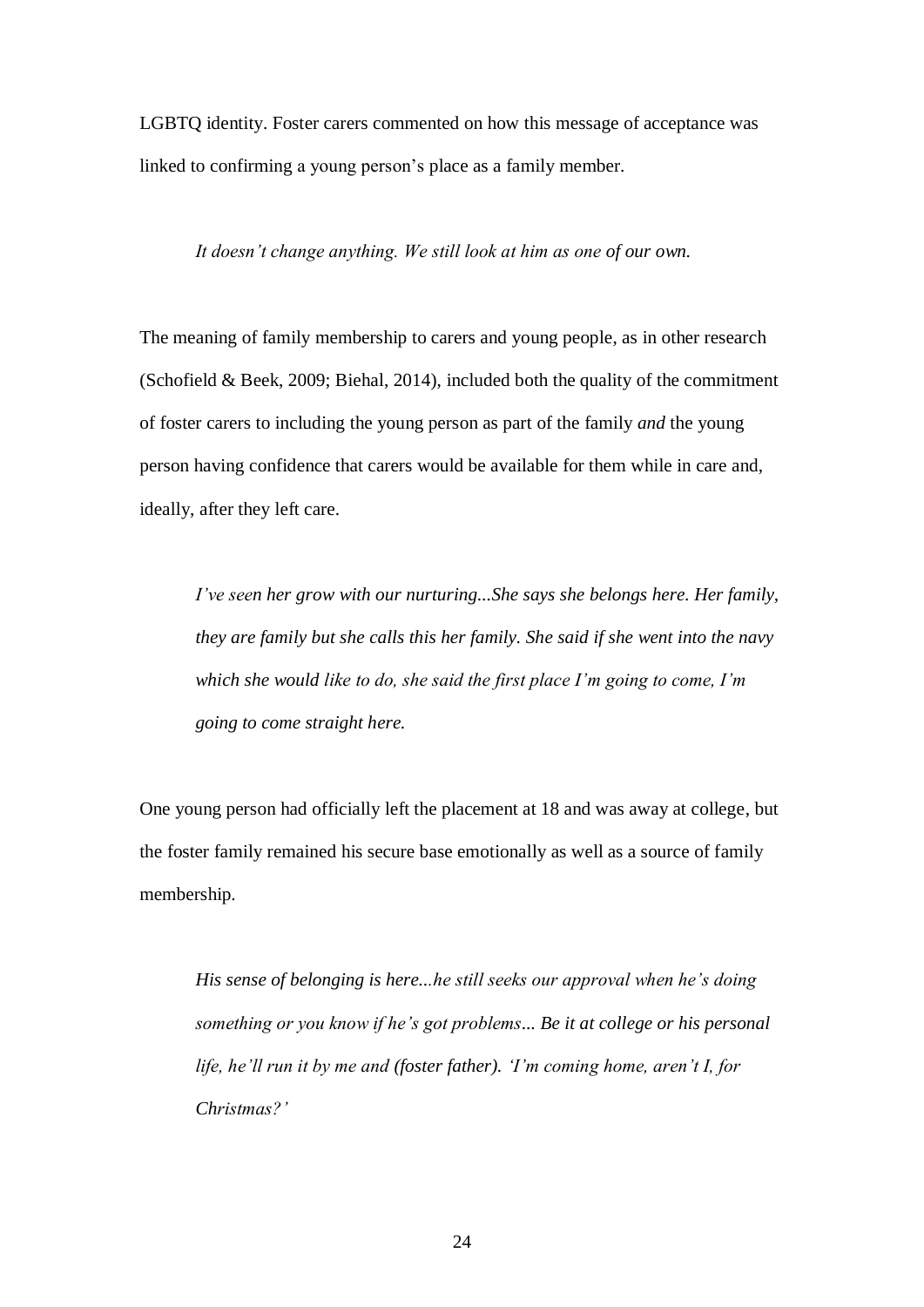Carers talked with pride of the way in which young people treated them as parents, and often recognised the additional element of security that accepting young people's LGBTQ identity contributed to a sense of family belonging.

*He came home and brought me a box of chocolates and he said, 'I know you're not my mum, but you do play the part of my mum… so I'd like you to have these'. So I think he feels very safe here.* 

The few LGB carers in the study valued what they could offer young people in terms of models of family life. In one case a gay young person who had been sexually exploited was said to have been challenged to think differently about gay relationships and possibilities.

*He was able to see gay relationships and love and family in a positive way…At the same time this was a challenge for him because I suppose it threw what his idea of that was, which was very sexualised and dirty, if that's a word I can use, you know, like seedy ... and this world isn't like that, my life isn't like that.* 

Some LGBTQ young people were able to retain or build positive relationships with their birth families, and supporting this was seen as an important role for foster carers. One foster carer who had himself struggled to accept a young person in a long-term placement coming out as trans was then able to work with the birth family.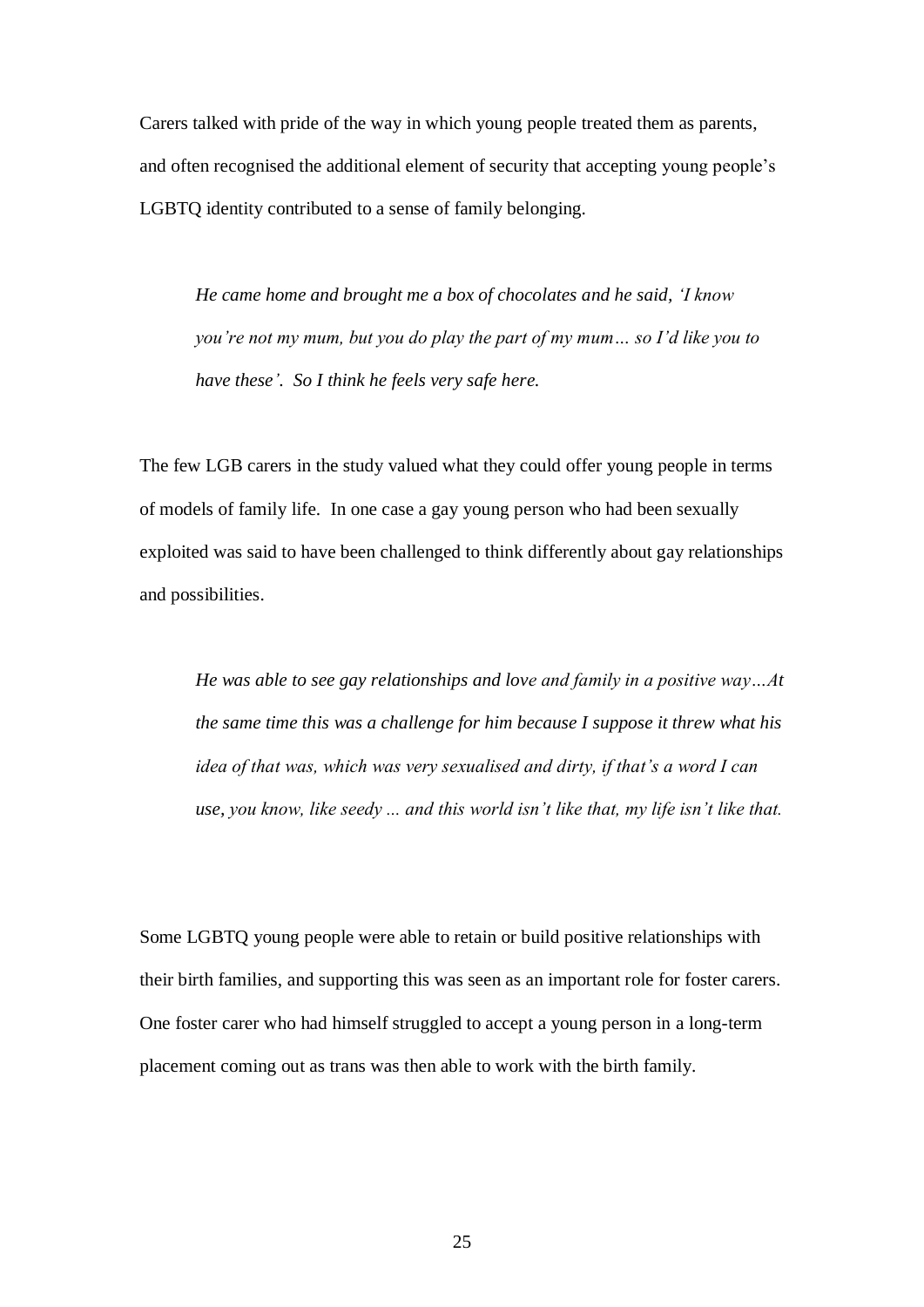*I think the aunt was very uncomfortable with it to start off with, but once she realised that I'd coped with it I think she accepted it a bit more…. We talk as if we are on the same side, you know.*

But carers also spoke of the challenges of supporting young people who held on to the hope of living with, or at least being accepted by, their birth family.

*He's got this fantasy…but when I say, 'Would you ever like to live back with your mum?' he said, 'Yes, I would love to, but she won't have me and she will never have me again.'* 

For others, there were real grounds for fear in relation to the birth family.

*He's terrified. He said he'd love to tell her (his mother), but just daren't because she might send me back to Africa. ...and he said, they'll kill me.* 

As with all young people in care, the carer has a key role in helping LGBTQ young people to manage memories of harm or a sense of rejection from the birth or adoptive family, supporting contact with birth families where appropriate, while also promoting a sense of membership of the foster family. This task is challenging cognitively and emotionally. For some LGBTQ young people there was anxiety about whether any family would accept them as a member because of their sexual orientation or gender identity. Where foster carers had helped LGBTQ young people to feel fully accepted as family members, this gave them greater confidence in other areas of their lives.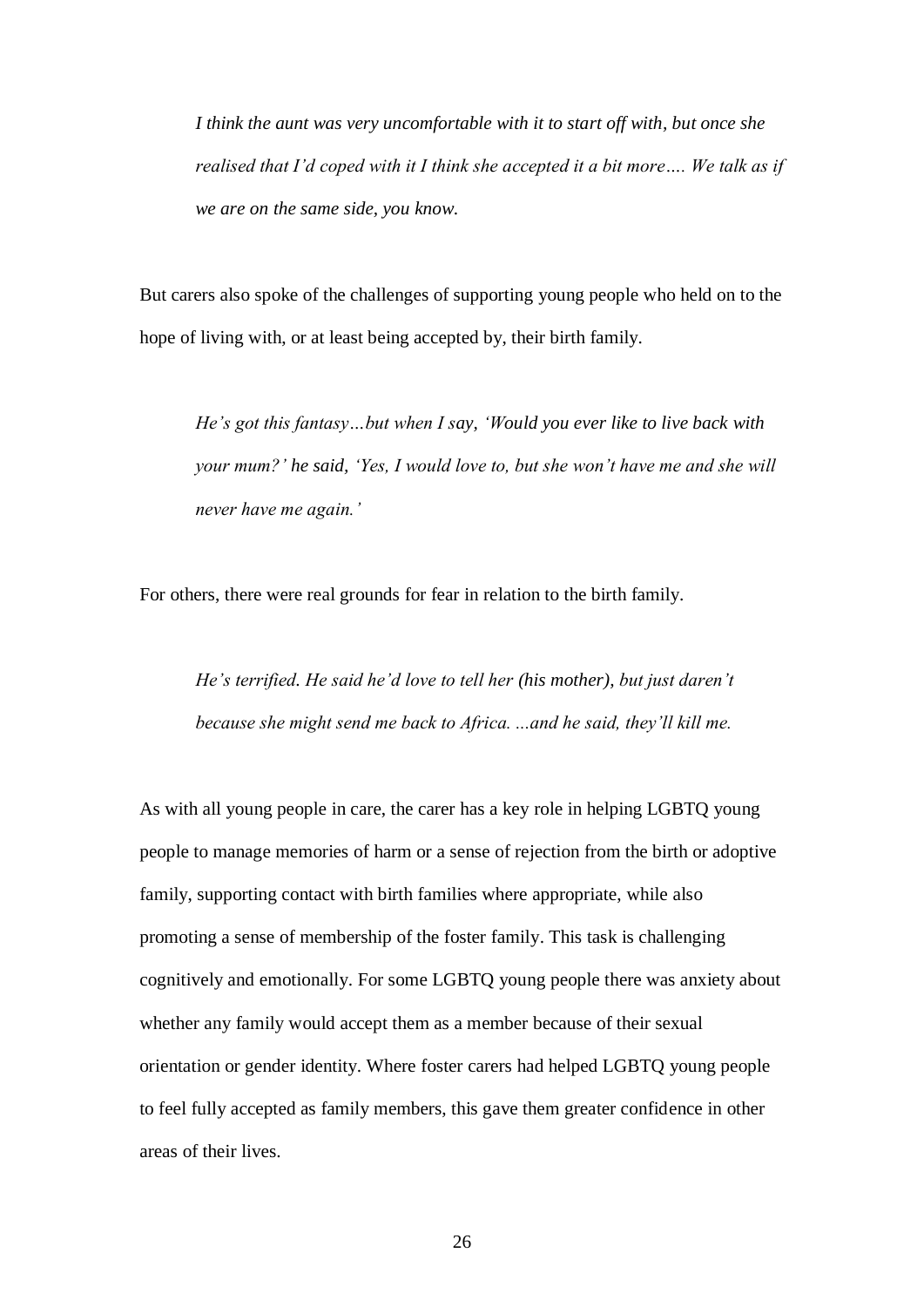#### **Discussion and implications for practice**

The analysis of foster carer interviews illustrated how carers were managing a range of caregiving tasks in meeting the needs of LGBTQ young people who had particular challenges with key areas such as self-esteem, and risked associated problematic behaviour and mental health difficulties (Rivers & D'Augeli, 2001, Scourfield *et al*., 2008, Grossman *et al*., 2011). For foster carers, this caregiving was in addition to but linked with providing the nurturing environment that all young people in care need to manage their difficult family histories.

Using the Secure Base model (Schofield and Beek, 2018) offered a framework that connected caregiving dimensions to developmental goals for LGBTQ young people and there were good examples in this study of foster carers being able to offer availability, sensitivity, acceptance, co-operation and family membership to LGBTQ young people in their care.

However, there was also evidence of foster carers struggling in some or all Secure Base dimensions in relation to meeting the needs of LGBTQ young people, whether because of their lack of knowledge, skills and support or because of ambivalence, discomfort or, in a few cases, homophobia or transphobia among foster family members. Although there were some positive descriptions of the support available from social workers, most carers felt alone with the question of how best to support LGBTQ young people. This lack of social work support also meant that negative attitudes and approaches could go unchallenged.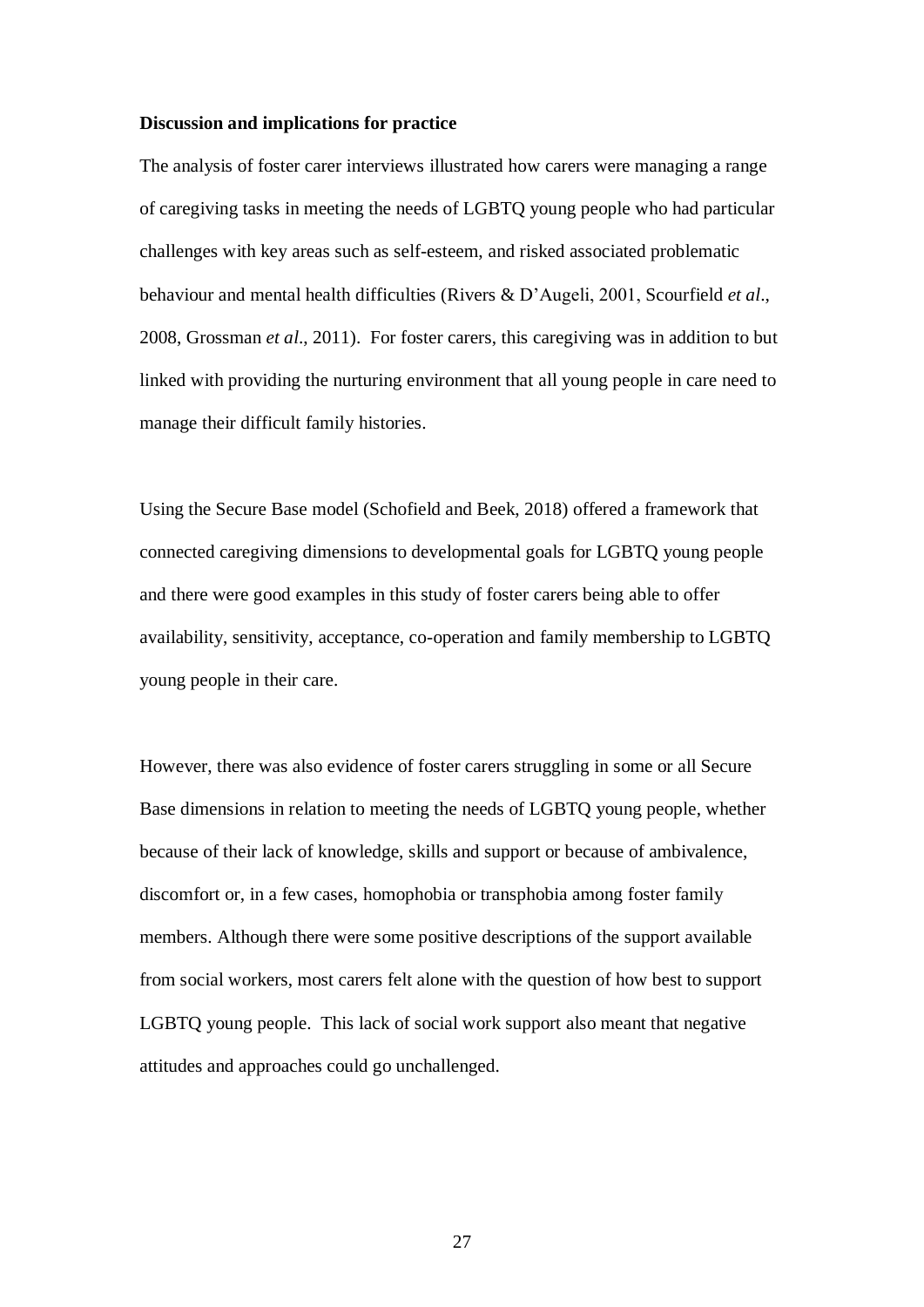Where foster carers gave examples of their role as available and sensitive parents this was linked to acceptance of young people's LGBTQ identity (Ryan et al, 2010) and then reflected in accounts of young people's increasing trust and ability to 'be themselves'. The care often needed to be therapeutic (Wilson *et al*., 2003; Schofield & Beek, 2018) because of the traumas and difficulties that many young people had experienced in terms of histories of rejection, sexual exploitation and, for trans young people, profound discomfort with their own bodies and ascribed gender. But carers also recognised their role in supporting young people's agency and capacity for resilience. They described needing to be active and knowledgeable advocates, for example working with gender identity services or review processes, and for this role they needed to be part of the professional team and seek out advice and share information. Integrating parental and professional roles (Schofield, et al., 2013) seemed to have particular relevance for foster carers of LGBTQ young people.

There were some limitations of this study. In particular, the foster carer sample, although diverse in some respects, was self-selecting and participants were perhaps more likely to have positive rather than negative views and experiences. It was also the case that for any particular group of carers e.g. LGB carers (n=3), numbers were small. Similarly, numbers were small for carers who had experience of caring for particular groups of young people e.g. trans young people (n=8).

However, a number of implications for practice emerged from these interviews and were supported by other data from the project, both from young people and from social workers (Cossar et al., 2017). First it was clear that at the initial assessment, training and preparation stage, it will be important for fostering agencies to explore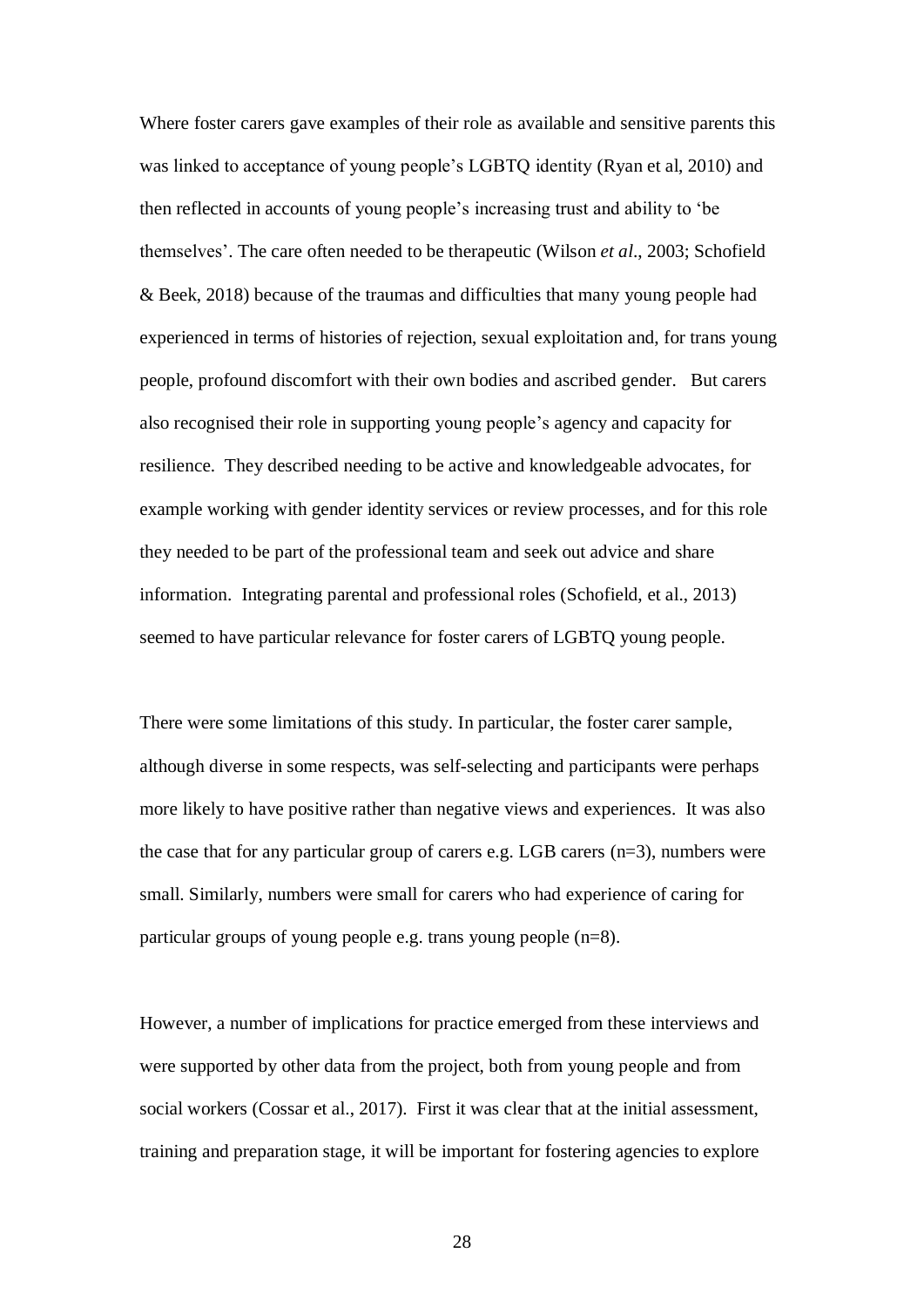prospective foster carers' values and attitudes in relation to LGBTQ issues. Whether or not they will be matched as carers with LGBTQ children and young people, or care for children and young people who come out as LGBTQ while in placement, all approved foster carers in all agencies need to show acceptance and valuing of diversity in relation to sexual orientation and gender variance, as they are required to do in relation to other forms of diversity. Post-approval training should also be available on the needs of LGBTQ young people and the role of foster carers. This training should communicate information and deliver skills training, but also identify and challenge where necessary foster carers' attitudes and values. There are models from the USA for this training available (Mallon 2018, Salazar et al, 2018) and this project will be contributing to developing resources for use in the UK.

Key also to ensuring high quality foster care will be the quality of the work of supervising social workers and children's social workers. Foster carers in this study felt that they needed social workers to offer better information, for example in relation to LGBTQ support groups or gender identity services. But they also needed clearer policies and better support to manage the day to day decisions within the care system, whether regarding decisions over sleepovers or managing inter-professional meetings such as statutory reviews. Better training for social workers about the experiences and needs of LGBTQ young people and their carers is also essential (Mallon, 2017), both in qualifying and post-qualifying programmes.

## **Conclusion**

The study has begun the process of exploring the role and caregiving experiences of foster carers for LGBTQ young people in England. The Secure Base model (Schofield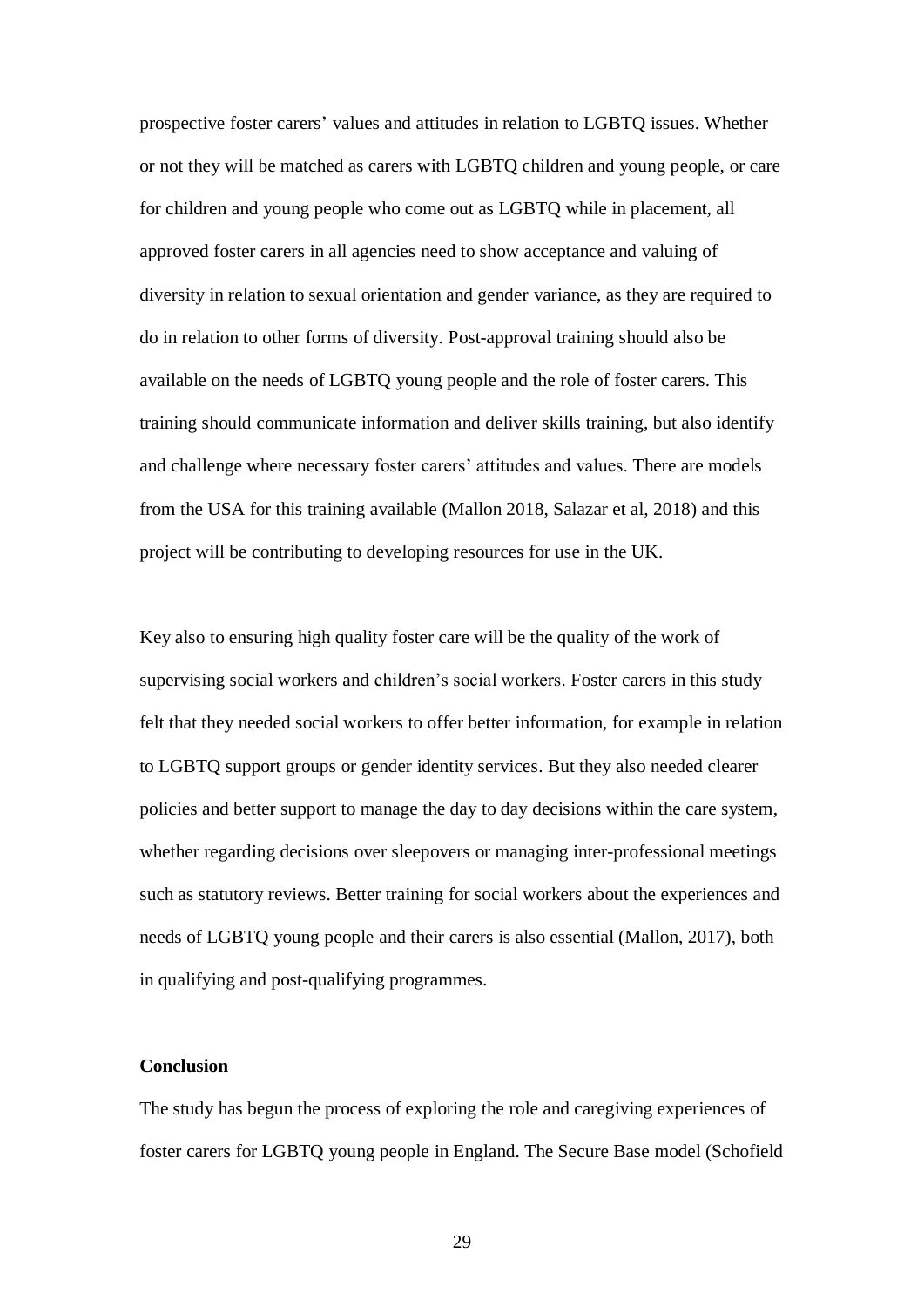& Beek, 2018) has offered a framework for thinking about young people's specific needs and the caregiving which can promote their well-being. Future policy, practice and research developments will be required to test out how lessons from this study, including young people's accounts of their experiences, and the wider research on services and outcomes (Sullivan et al., 2001; Erney and Weber, 2018; Robinson, 2018) can be translated into practice that improves outcomes for LGBTQ young people in care.

## REFERENCES

Ainsworth, M., Blehar, M., Waters, E. & Wall, S. (1978). *Patterns of attachment: A psychological study of the Strange Situation.* Hillsdale, NJ: Erlbaum.

Beek, M. and Schofield, G. (2004) *Providing a secure base in long-term foster care.* London: BAAF

Biehal, N. (2014). A sense of belonging: meanings of family and home in long-term foster care. *The British Journal of Social Work*, **44** (4), 955-97.

Bowlby, J. (1988). *A secure base: Clinical applications of attachment theory.* London: Routledge.

Boyzatis, R.E. (1995). *Transforming qualitative information: Thematic analysis and code development.* Thousand Oaks, CA: Sage Publications.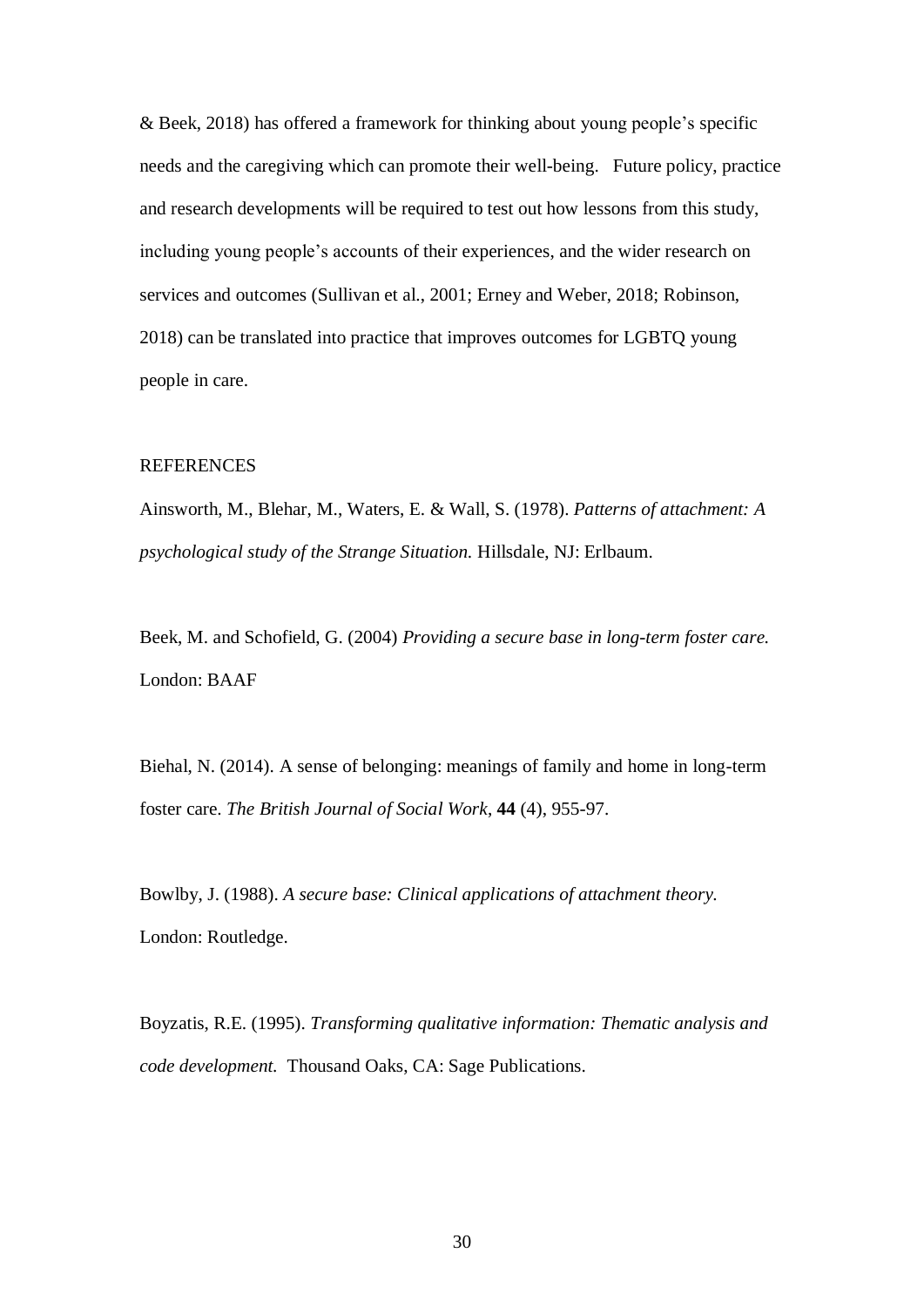Cossar, J., Schofield, G., Belderson, P., Ward, E., Keenan, J., Larsson, B., Dodsworth, J. & Cocker, C. (2017) *SpeakOut: a study of the experiences and identity development of lesbian, gay, bisexual, transgender and questioning young people in care – and the support they receive* Centre for Research on Children and Families Research Briefing: University of East Anglia

Clements, J. & Rosenwald, M. (2007). Foster parents' perspectives on LGB youth in the child welfare system. *Journal of Gay & Lesbian Social Services,* **19** (1), 57-69

Department for Education (2015). *The Children Act 1989 Guidance and Regulations Volume 2: Care planning, placement and case review.* London: Department for Education.

Erney, R. and Weber, R. (2018). Not all children are straight and white: strategies for serving youth of color in out-of-home care who identify as LGBT. *Child Welfare*, **96**  (2), 151-177.

Freundlich, M. and R. J. Avery (2005). Gay and lesbian youth in foster care. *Journal of Gay and Lesbian Service.* **17** (4): 39-57.

Forge, N., Hartinger-Saunders, R., Wrights, E., Ruel, E. (2018). Out of the system and onto the streets: LGBTQ-identified youth experiencing homelessness with past child welfare system involvement. *Child Welfare,* **96** (2): 47-74.

Fostering Network (2014) *The Skills to Foster.* London: The Fostering Network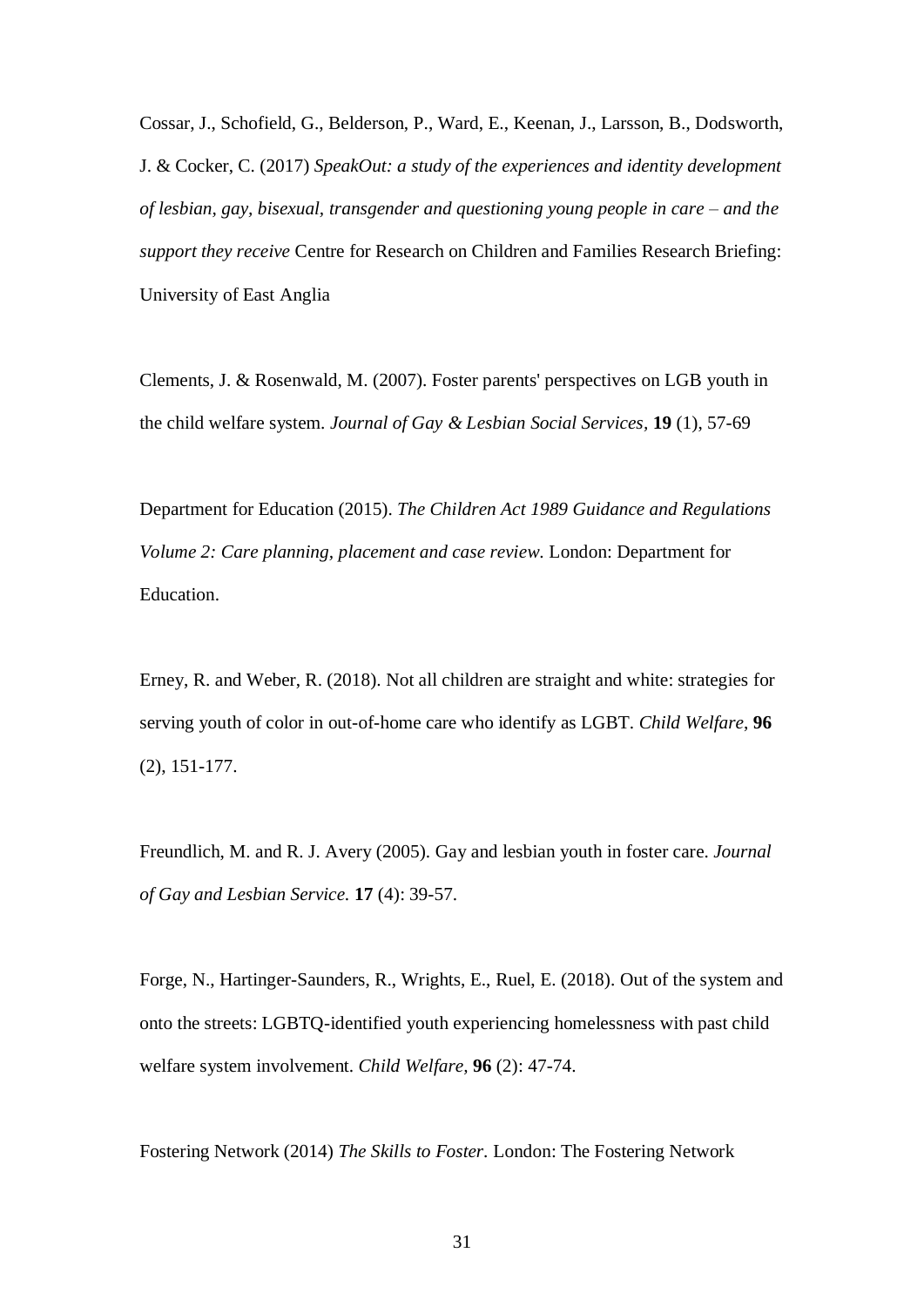Grossman, A.H., D'Augelli, A.R. & Frank, J.A. (2011). Aspects of psychological resilience among transgender youth. *Journal of LGBT Youth*, **8** (2), 103-115.

Lorthridge, J., Evans, M., Heaton, L., Stevens, A., Phillips, L. (2018) Strengthening family connections and support for youth in foster care who identify as LGBTQ: Findings from the PII-RISE Evaluation. *Child Welfare,* **96** (1), 53-78.

Mallon, G. P. (1997). *Basic premises, guiding principles, and competent practices for a positive youth development approach to working with gay, lesbian, and bisexual youths in out-of-home care.* Washington, DC, CWLA Press.

Mallon, G. P. (2001). "Sticks and Stones Can Break Your Bones." *Journal of Gay and Lesbian Services,* **13** (1-2), 63-81.

Mallon, G.P. (2017) *A practice guide for working with gay, lesbian, bisexual, transgender and questioning youth in the child welfare system.* University of Louisiana.

Mallon, G.P. (2018) *LGBTQ Children, youth and families: A practice guide for foster parents caring for gay, lesbian, bisexual, transgender and questioning youth.* University of Louisiana.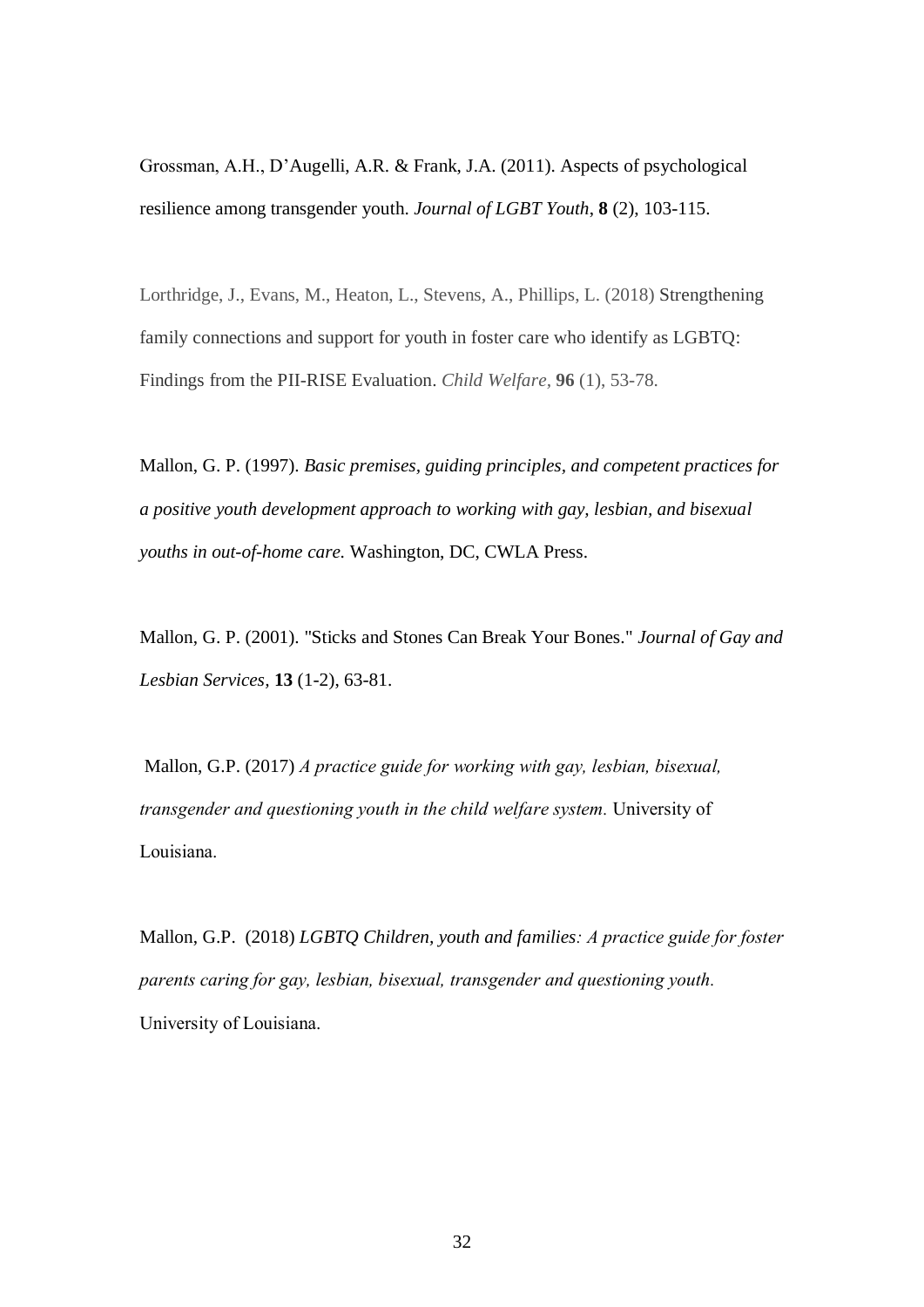McCormick, A., Schmidt, K. & Terrazas, S. (2017), LGBTQ Youth in the child welfare system: An overview of research, practice and policy. *Journal of Public Child Welfare*, **11** (1), 27-39.

Meyer, I. (2003). Prejudice, social stress, and mental health in lesbian, gay, and bisexual populations: conceptual issues and research evidence. *Psychology Bulletin,* **129** (5), 674–697.

Miranda-Mendizábal, A., Castellví, P., Parés-Badell, O., Almenara, J., Alonso, I., Blasco, M.J., Cebrià, A., Gabilondo, A., Gili, M., Lagares, C., Piqueras, J.A., Roca, M., Rodríguez-Marín, J., Rodríguez-Jiménez, T., Soto-Sanz, V., Vilagut, G., & Alonso, J. (2017) Sexual orientation and suicidal behaviour in adolescents and young adults: systematic review and meta-analysis. *British Journal of Psychiatry,* **211**(2),77- 87.

Poirier, J.M., Wilkie, S., Sepulveda, K. & Uruchima, T. (2018). Jim Casey Youth Opportunities Initiative: Experiences and outcomes of youth who are LGBTQ. *Child Welfare,* **96** (1), 1-26.

Rivers, I. & D'Augelli, A.R. (2001). The victimization of lesbian, gay and bisexual youths, in D'Augelli, A.R. & Patterson, C.J. (Eds.) *Lesbian, Gay, and Bisexual Identities and Youth: Psychological Perspectives*. New York: Oxford University Press.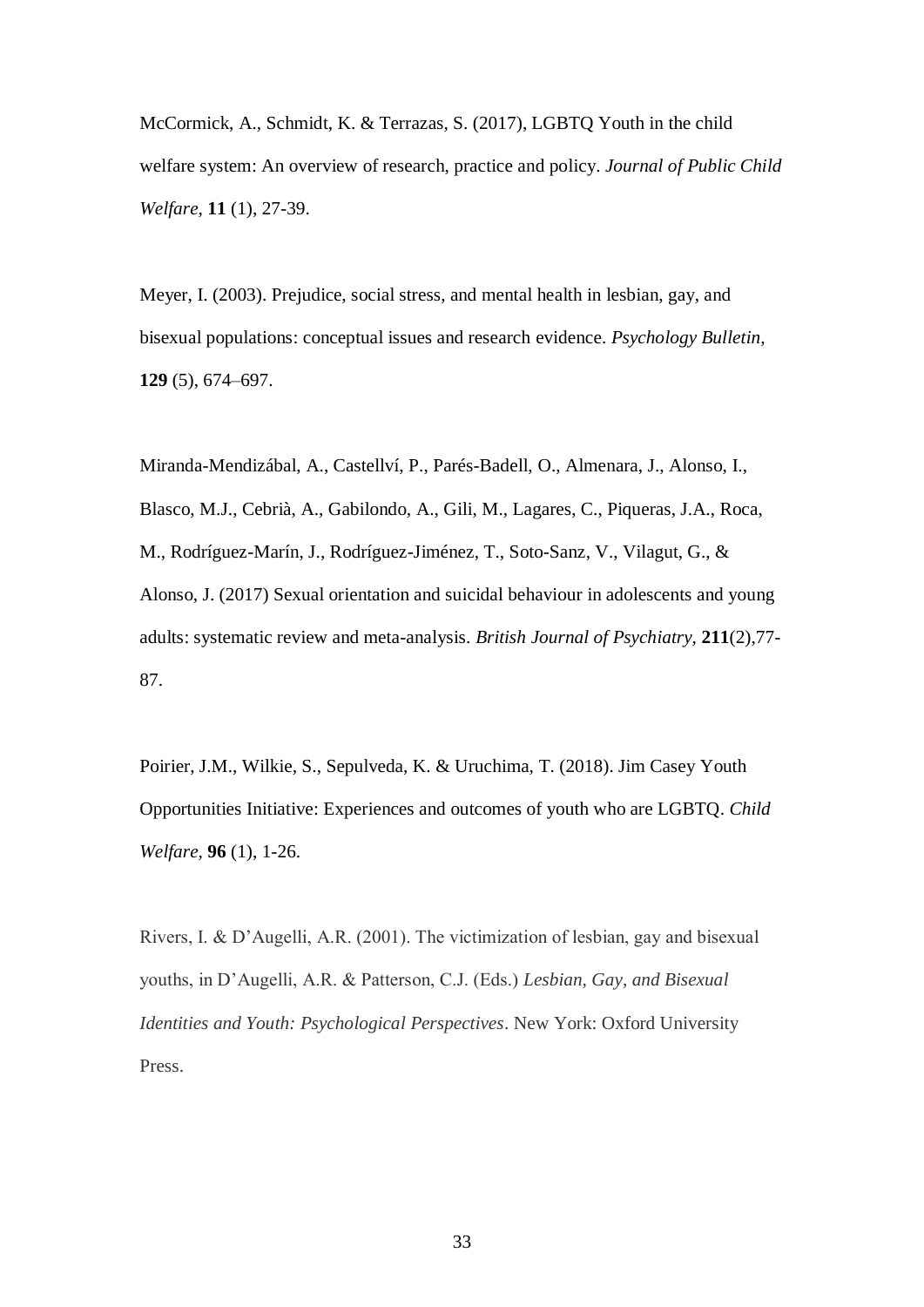Robinson, B.A. (2018). Child welfare systems and LGBTQ youth homelessness: gender segregation, instability, and intersectionality. *Child Welfare,* **92** (2), 29-45.

Ryan, C., Huebner, D., Diaz, R. M., & Sanchez, J. (2009). Family rejection as a predictor of negative health outcomes in white and Latino lesbian, gay, and bisexual young adults. *Pediatrics*, **123**, 346–352.

Ryan, C., Russell, S.T., Huebner, D., Diaz, R. and Sanchez, J. (2010) Family acceptance in adolescence and the health of LGBT young adults. *Journal of Child and Adolescent Psychiatric Nursing,* **23** (4), 205-13.

Salazar, A. M., McCowan, K.J., Cole, J.J., Skinner, M. L., Noell, B.R., Colito, J.M., Haggerty, K. P. & Barkan, S.E. (2018). Developing relationship-building tools for foster families caring for teens who are LGBTQ2S. *Child Welfare*, **96** (2), 75-97.

Schofield, G. and Beek, M. (2009) Growing up in foster care: providing a secure base through adolescence. *Child and Family Social Work* 14 (3) 255-266

Schofield G, Beek, M, and Ward, E. (2012) Part of the family: care planning for permanence in foster care. *Children and Youth Services Review* 34, pp. 244-253

Schofield, G., Beek, M., Ward, E., and Biggart, L. (2013) Professional foster carer and committed parent: role conflict and role enrichment at the interface between work and family in long-term foster care. *Child and Family Social Work* 18 (1) pp. 46-56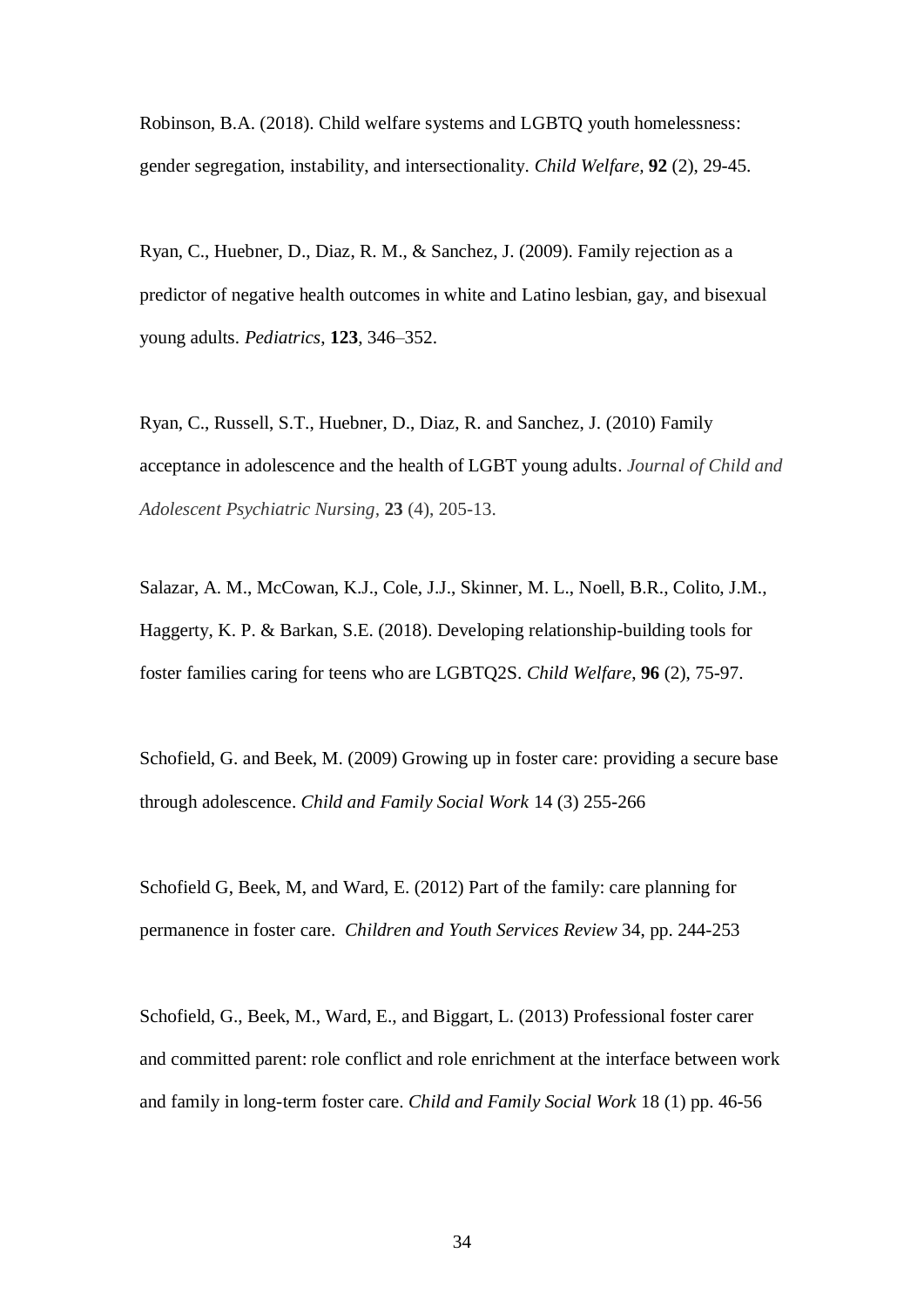Schofield, G. and Beek, M. (2014a) *The Secure Base model: promoting attachment and resilience in foster care and adoption.* London: BAAF

Schofield, G. and Beek, M. (2014b) *Promoting attachment and resilience: A guide for foster carers and adopters on using the Secure Base model.* London: BAAF

Schofield, G. and Beek, M. (2018) (Second edition, first edition published 2006) *Attachment handbook for foster care and adoption.* London: CoramBAAF

Scourfield, J., Roen, K. & McDermott, L. (2008). Lesbian, gay, bisexual and transgender young people's experiences of distress: resilience, ambivalence and selfdestructive behaviour. *Health &Social Care in the Community,* **16** (3) 329-336

Sinclair, I., Baker, C. Lee, J. & Gibbs, I. (2007). *The pursuit of permanence: A study of the English child care system.* London, Jessica Kingsley.

Sullivan, C., Sommer, S. & Moff, J. (2001) *Youth in the margins: A report on the unmet needs of lesbian, gay, bisexual and transgender adolescents in foster care*. New York: Lambda Legal Defense and Education Fund.

Toner, J. (2013). Rural social workers' perceptions of training needs for working with LGBTQ identified youth in the foster care system. *Contemporary Rural Social Work*, **5**, 65-84.